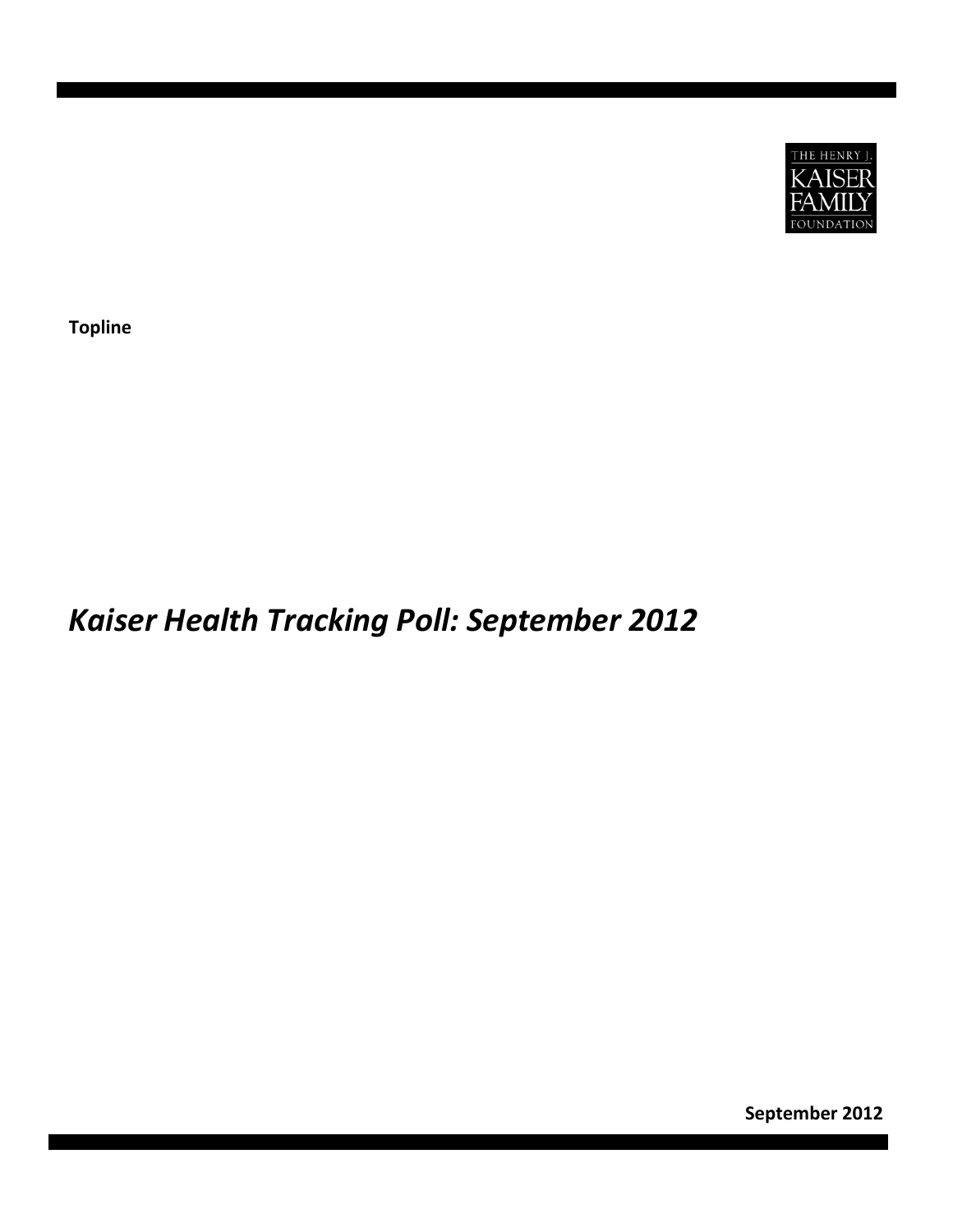This *Kaiser Health Tracking Poll* was designed and analyzed by public opinion researchers at the Kaiser Family Foundation led by Mollyann Brodie, Ph.D., including Claudia Deane, Sarah Cho, and Theresa Boston. The survey was conducted September 13‐19, 2012, among a nationally representative random digit dial telephone sample of 1,534 adults ages 18 and older, living in the United States, including Alaska and Hawaii (note: persons without a telephone could not be included in the random selection process). Computer‐assisted telephone interviews conducted by landline (1,033) and cell phone (501, including 284 who had no landline telephone) were carried out in English and Spanish by Braun Research, Inc. under the direction of Princeton Survey Research Associates International (PSRAI). Both the landline and cell phone samples were provided by Survey Sampling International, LLC. For the landline sample, respondents were selected by asking for the youngest adult male or female currently at home based on a random rotation. If no one of that gender was available, interviewers asked to speak with the youngest adult of the opposite gender. For the cell phone sample, interviews were conducted with the person who answered the phone.

The combined landline and cell phone sample was weighted to balance the sample demographics to match estimates for the national population data from the Census Bureau's 2011 Annual Social and Economic Supplement (ASEC) on sex, age, education, race, Hispanic origin, nativity (for Hispanics only), and region along with data from the 2000 Census on population density. The sample was also weighted to match current patterns of telephone use using data from the July‐December 2011 National Health Interview Survey. The weight takes into account the fact that respondents with both a landline and cell phone have a higher probability of selection in the combined sample and also adjusts for the household size for the landline sample. All statistical tests of significance account for the effect of weighting. Weighted and unweighted values for key demographic variables are shown in the table below.

| Sample Demographics       |            |          |  |  |  |
|---------------------------|------------|----------|--|--|--|
|                           | Unweighted | Weighted |  |  |  |
| Gender                    |            |          |  |  |  |
| Male                      | 48.3%      | 49.0%    |  |  |  |
| Female                    | 51.7%      | 51.0%    |  |  |  |
| Age                       |            |          |  |  |  |
| 18-24                     | 6.4%       | 12.1%    |  |  |  |
| 25-34                     | 10.4%      | 16.3%    |  |  |  |
| 35-44                     | 13.4%      | 16.4%    |  |  |  |
| 45-54                     | 17.7%      | 19.0%    |  |  |  |
| 55-64                     | 19.9%      | 16.4%    |  |  |  |
| $65+$                     | 29.7%      | 17.7%    |  |  |  |
| Education                 |            |          |  |  |  |
| Less than HS Grad.        | 6.3%       | 11.7%    |  |  |  |
| HS Grad.                  | 24.4%      | 33.7%    |  |  |  |
| Some College              | 24.4%      | 24.2%    |  |  |  |
| College Grad.             | 43.0%      | 28.8%    |  |  |  |
| Race/Ethnicity            |            |          |  |  |  |
| White/not Hispanic        | 74.1%      | 67.0%    |  |  |  |
| <b>Black/not Hispanic</b> | 9.6%       | 11.1%    |  |  |  |
| Hisp - US born            | 5.7%       | 6.3%     |  |  |  |
| Hisp - born outside       | 3.5%       | 6.2%     |  |  |  |
| Other/not Hispanic        | 3.7%       | 5.9%     |  |  |  |
| Party Identification      |            |          |  |  |  |
| Democrat                  | 34.2%      | 34.1%    |  |  |  |
| Independent               | 33.1%      | 33.4%    |  |  |  |
| Republican                | 25.6%      | 23.8%    |  |  |  |
| Other                     | 4.0%       | 4.3%     |  |  |  |

See table below for information on the margin of sampling error including the design effect. For results based on subgroups, the margin of sampling error may be higher. Sample sizes and margin of sampling errors for other subgroups are available by request. Note that sampling error is only one of many potential sources of error in this or any other public opinion poll.

| Population                | Number interviewed | Margin of sampling error  |
|---------------------------|--------------------|---------------------------|
| Full sample               | 1.534              | $\pm$ 3 percentage points |
| Seniors (age 65 or older) | 455                | $± 6$ percentage points   |

The response rate calculated based on the American Association of Public Opinion Research's Response Rate 3 formula was 12 percent for the landline sample and 11 percent for the cell phone sample.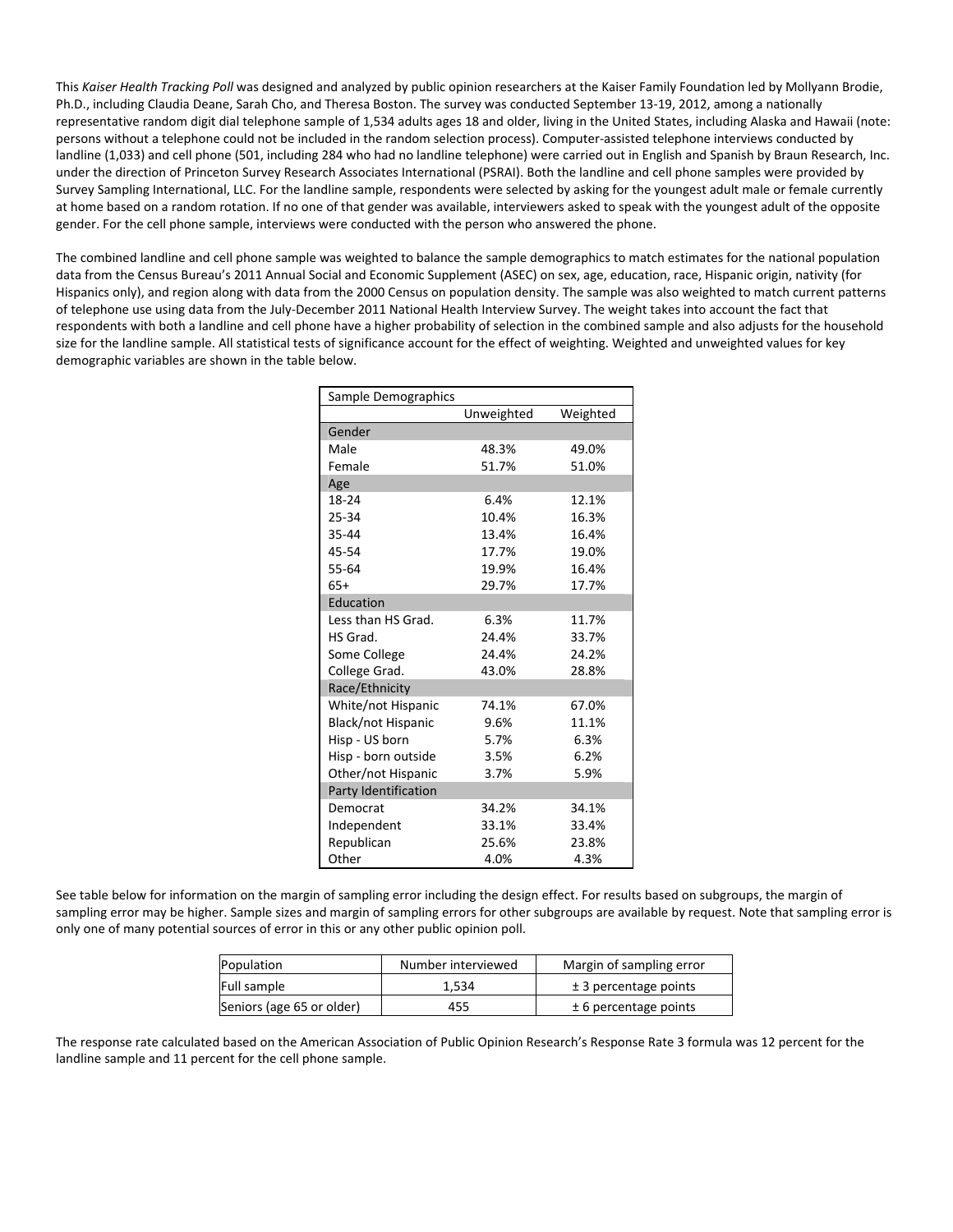#### NO QUESTION 1

2. Thinking ahead to the November election, please tell me how important each of the following will be in your vote for President. The first is (INSERT AND RANDOMIZE). Will that be extremely important, very important, somewhat important, or less important than that? How about (INSERT AND RANDOMIZE NEXT ITEM)? [READ AS NECESSARY: In your vote for President, will that be extremely important, very important, somewhat important, or less important than that?]

*Items d‐g based on half sample A (n=764) / half sample A RVs (n=688) Items h‐k based on half sample B (n=770) / half sample B RVs (n=679)*

|    |                                                                | Extremely | Very      | Somewhat  | Less           | Don't know/    |
|----|----------------------------------------------------------------|-----------|-----------|-----------|----------------|----------------|
|    |                                                                | important | important | important | important      | Refused        |
| a. | The economy                                                    |           |           |           |                |                |
|    | 09/12 Total                                                    | 49        | 42        | 5         | 3              | 1              |
|    | 09/12 RVs                                                      | 50        | 42        | 5         | $\overline{2}$ | $\mathbf{1}$   |
| b. | Medicare, the government health insurance                      |           |           |           |                |                |
|    | program for seniors                                            |           |           |           |                |                |
|    | 09/12 Total                                                    | 36        | 42        | 15        | 6              | $\mathbf{1}$   |
|    | 09/12 RVs                                                      | 36        | 43        | 16        | 5              | $\mathbf{1}$   |
| c. | Medicaid, the government health insurance and                  |           |           |           |                |                |
|    | long term care program for certain low-income                  |           |           |           |                |                |
|    | adults and children                                            |           |           |           |                |                |
|    | 09/12 Total                                                    | 30        | 44        | 17        | 8              | 1              |
|    | 09/12 RVs                                                      | 29        | 44        | 18        | 8              | $\mathbf{1}$   |
| d. | Spending on the military                                       |           |           |           |                |                |
|    | 09/12 Total                                                    | 30        | 37        | 21        | 11             | 1              |
|    | 09/12 RVs                                                      | 31        | 36        | 21        | 11             | $\mathbf{1}$   |
| e. | The federal budget deficit                                     |           |           |           |                |                |
|    | 09/12 Total                                                    | 41        | 36        | 15        | 6              | 2              |
|    | 09/12 RVs                                                      | 41        | 37        | 15        | 6              | $\mathbf{1}$   |
| f. | Immigration issues                                             |           |           |           |                |                |
|    | 09/12 Total                                                    | 23        | 32        | 30        | 13             | 2              |
|    | 09/12 RVs                                                      | 23        | 32        | 30        | 14             | $\mathbf{1}$   |
| g. | The 2010 health care law                                       |           |           |           |                |                |
|    | 09/12 Total                                                    | 31        | 38        | 16        | 8              | 7              |
|    | 09/12 RVs                                                      | 32        | 39        | 14        | 9              | 6              |
| h. | Social issues such as abortion and gay marriage                |           |           |           |                |                |
|    | 09/12 Total                                                    | 20        | 25        | 21        | 32             | 3              |
|    | 09/12 RVs                                                      | 21        | 24        | 21        | 32             | $\overline{2}$ |
| i. | International affairs                                          |           |           |           |                |                |
|    | 09/12 Total                                                    | 24        | 40        | 24        | 9              | 3              |
|    | 09/12 RVs                                                      | 26        | 40        | 24        | 8              | $\overline{2}$ |
| j. | <b>Taxes</b>                                                   |           |           |           |                |                |
|    | 09/12 Total                                                    | 29        | 43        | 20        | 7              | 1              |
|    | 09/12 RVs                                                      | 29        | 43        | 21        | 6              | $\mathbf{1}$   |
| k. | The 2010 health care law, sometimes called<br><b>ObamaCare</b> |           |           |           |                |                |
|    | 09/12 Total                                                    | 29        | 36        | 15        | 15             | 5              |
|    | 09/12 RVs                                                      | 31        | 37        | 14        | 15             | 4              |
|    |                                                                |           |           |           |                |                |
|    | Summary Q2g and Q2k based on total                             |           |           |           |                |                |
|    | g/k. The 2010 health care law [sometimes called                |           |           |           |                |                |
|    | ObamaCare]                                                     |           |           |           |                |                |
|    | 09/12 Total                                                    | 30        | 37        | 16        | 12             | 6              |
|    | 09/12 RVs                                                      | 31        | 38        | 14        | 12             | 5              |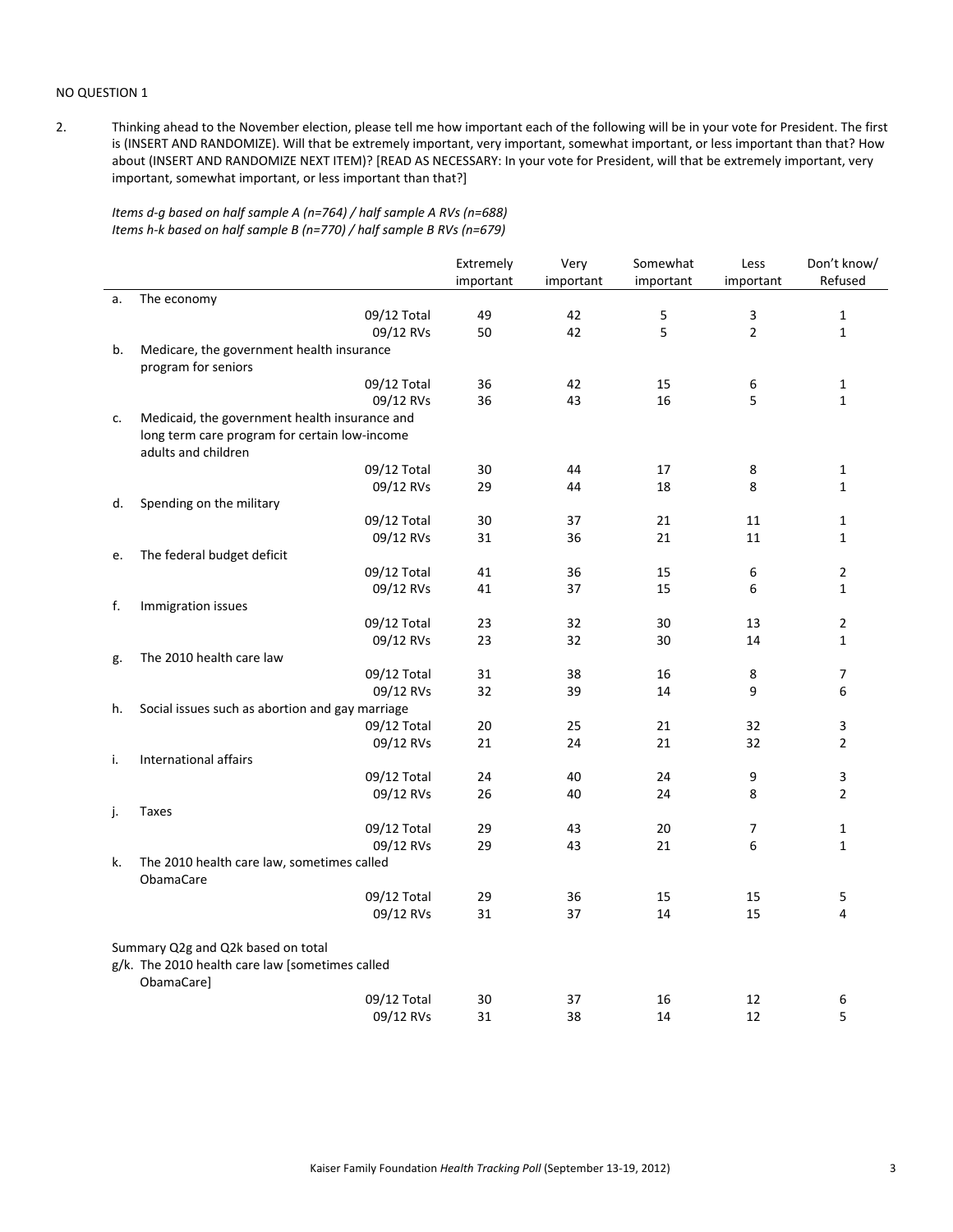3. Still thinking about the presidential election, which of the following matters most to you when you're deciding who to vote for: Is it the candidates' (INSERT AND RANDOMIZE), the candidates' (INSERT AND RANDOMIZE) or the candidates' (INSERT AND RANDOMIZE)?

|                                            | 09/12 | 09/12      |
|--------------------------------------------|-------|------------|
|                                            | Total | <b>RVs</b> |
| Stands on the issues                       | 54    | 55         |
| Personal character, values, and experience | 30    | 29         |
| Political party                            | 8     | 8          |
| (VOL.) All                                 | 5     | 6          |
| (VOL.) Other/None                          |       |            |
| (DO NOT READ) Don't know/Refused           | ς     |            |

4. As you may know, a health reform bill was signed into law in 2010. Given what you know about the health reform law, do you have a generally (favorable) or generally (unfavorable) opinion of it? [GET ANSWER THEN ASK: Is that a very (favorable/unfavorable) or somewhat (favorable/unfavorable) opinion?] (ROTATE OPTIONS IN PARENTHESES)

|                          | Very      | Somewhat  | Somewhat    | Very        | Don't know/ |
|--------------------------|-----------|-----------|-------------|-------------|-------------|
|                          | favorable | favorable | unfavorable | unfavorable | Refused     |
| 09/12 Total              | 25        | 20        | 12          | 28          | 14          |
| 09/12 RVs                | 26        | 19        | 12          | 30          | 13          |
|                          |           |           |             |             |             |
| 08/12 Total              | 21        | 17        | 13          | 30          | 19          |
| 07/12 Total              | 20        | 18        | 13          | 31          | 17          |
| 06/12 Total              | 25        | 16        | 11          | 30          | 18          |
| 05/12 Total              | 17        | 20        | 12          | 32          | 19          |
| 04/12 Total              | 20        | 22        | 9           | 34          | 15          |
| 03/12 Total              | 18        | 23        | 11          | 29          | 19          |
| 02/12 Total              | 17        | 25        | 16          | 27          | 15          |
| 01/12 Total              | 18        | 19        | 14          | 30          | 19          |
| 12/11 Total $^1$         | 19        | 22        | 15          | 28          | 17          |
| 11/11 Total              | 17        | 20        | 15          | 29          | 19          |
| 10/11 Total              | 12        | 22        | 20          | 31          | 15          |
| 09/11 Total              | 18        | 23        | 14          | 29          | 16          |
| 08/11 Total              | 16        | 23        | 17          | 27          | 17          |
| 07/11 Total              | 20        | 22        | 12          | 31          | 15          |
| 06/11 Total              | 15        | 27        | 16          | 30          | 12          |
| 05/11 Total              | 19        | 23        | 15          | 29          | 14          |
| 04/11 Total              | 20        | 21        | 14          | 27          | 18          |
| 03/11 Total              | 21        | 21        | 15          | 31          | 13          |
| 02/11 Total              | 16        | 27        | 19          | 29          | 8           |
| 01/11 Total              | 19        | 22        | 16          | 34          | 9           |
| 12/10 Total              | 22        | 20        | 14          | 27          | 18          |
| 11/10 Total              | 19        | 23        | 12          | 28          | 18          |
| 10/10 Total              | 18        | 24        | 15          | 29          | 15          |
| 09/10 Total              | 19        | 30        | 15          | 25          | 11          |
| 08/10 Total              | 19        | 24        | 13          | 32          | 12          |
| 07/10 Total              | 21        | 29        | 10          | 25          | 14          |
| 06/10 Total              | 20        | 28        | 16          | 25          | 10          |
| 05/10 Total              | 14        | 27        | 12          | 32          | 14          |
| 04/10 Total <sup>2</sup> | 23        | 23        | 10          | 30          | 14          |

<sup>1</sup> May 2010 through December 2011 trend wording was "As you may know, a health reform bill was signed into law early last year..."<br>2 Accidental part in the confirmed into the state of the last year bill into law the change

April 2010 trend wording was "[President Obama did sign a health reform bill into law last month...] Given what you know about the new health reform law, do you have a generally (favorable) or generally (unfavorable) opinion of it? (Is that a very favorable/unfavorable or somewhat favorable/unfavorable opinion?)"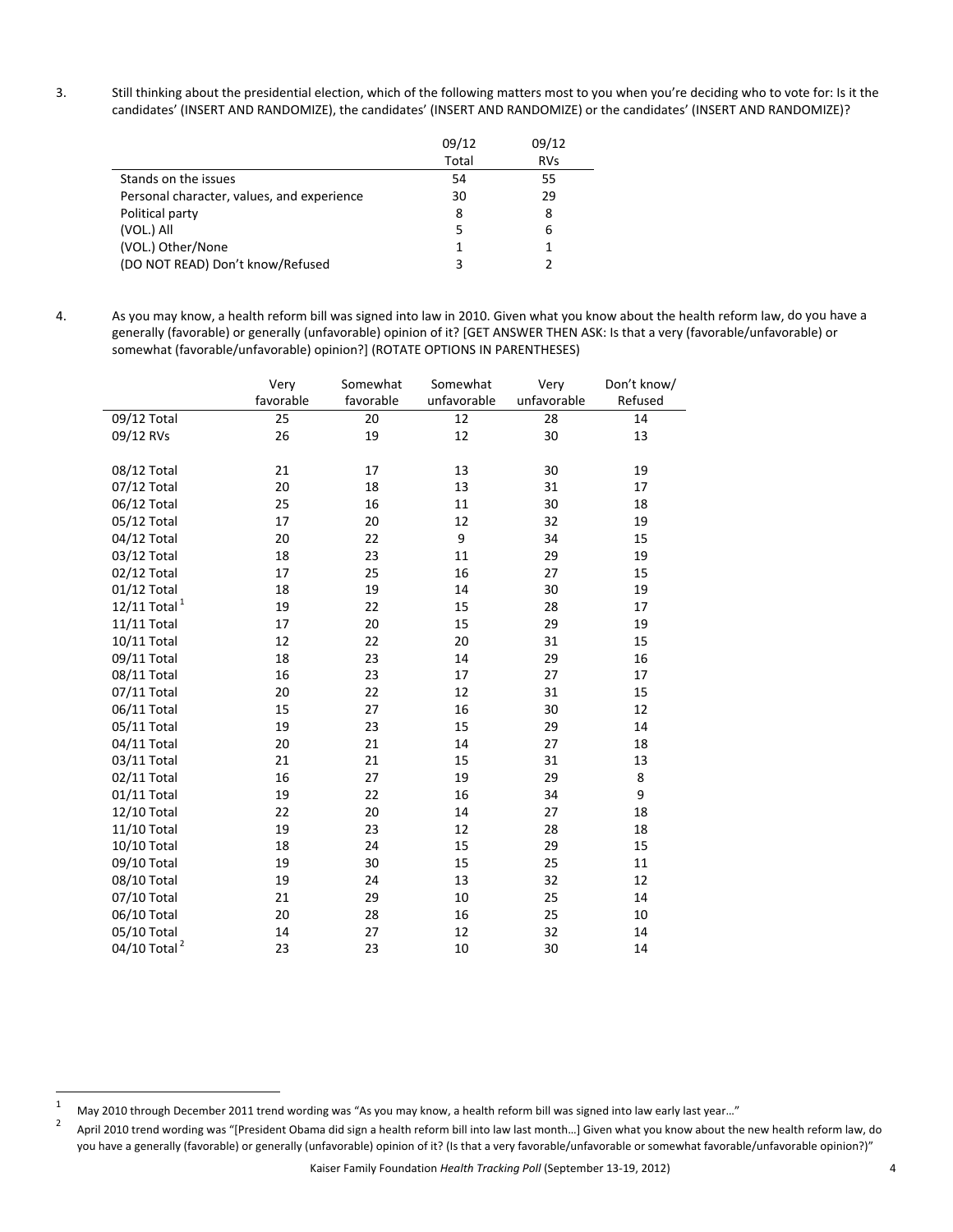5. Do you think (INSERT AND RANDOMIZE) will be (better off) or (worse off) under the health reform law, or don't you think it will make much difference? (ROTATE OPTIONS IN PARENTHESES ACROSS INTERVIEWS, BUT NOT WITHIN SAME INTERVIEW) [READ IF NECESSARY: "Will (INSERT ITEM) be (better off) or (worse off) under the health reform law, or don't you think it will make much difference?]

|                          |            |           | Not much   | (VOL.)                   | Don't know/      |
|--------------------------|------------|-----------|------------|--------------------------|------------------|
|                          | Better off | Worse off | difference | Depends                  | Refused          |
| a. You and your family   |            |           |            |                          |                  |
| 09/12 Total              | 31         | 26        | 33         |                          | $\mathsf 9$      |
| 09/12 RVs                | 31         | 29        | 32         |                          | 8                |
|                          |            |           |            |                          |                  |
| 08/12 Total              | 26         | 30        | 37         | --                       | 7                |
| 07/12 Total              | 25         | 32        | 37         | $-$                      | 6                |
| 05/12 Total              | 23         | 31        | 37         |                          | 9                |
| 04/12 Total              | 26         | 32        | 34         | $-$                      | 8                |
| 03/12 Total              | 26         | 33        | 34         |                          | 7                |
| 02/12 Total              | 27         | 25        | 41         | --                       | 7                |
| 01/12 Total              | 26         | 33        | 35         |                          | 6                |
| 12/11 Total              | 26         | 31        | 39         | $-$                      | 5                |
| 11/11 Total              | 23         | 31        | 41         | --                       | 5                |
| 10/11 Total              | 18         | 31        | 44         | $-$                      | 6                |
| 09/11 Total              | 27         | 32        | 34         | $\overline{a}$           | 7                |
| 08/11 Total              | 24         | 33        | 37         | $-$                      | 6                |
| 07/11 Total              | 27         | 29        | 39         | $-$                      | 5                |
| 06/11 Total              | 24         | 34        | 35         | --                       | 7                |
| 05/11 Total              | 28         | 28        | 38         | --                       | 6                |
| 04/11 Total              | 27         | 28        | 37         | $\overline{a}$           | 8                |
| 03/11 Total              | 26         | 30        | 39         | $\overline{a}$           | 5                |
| 02/11 Total              | 28         | 31        | 38         | $-$                      | 3                |
| 01/11 Total              | 20         | 32        | 44         |                          | 4                |
| 12/10 Total              | 32         | 33        | 28         | --                       | 7                |
| 11/10 Total              | 25         | 31        | 34         | $-$                      | $\boldsymbol{9}$ |
| 10/10 Total              | 31         | 29        | 32         | --                       | 7                |
| 09/10 Total              | 32         | 28        | 33         | $-$                      | 7                |
| 08/10 Total              | 29         | 30        | 36         | --                       | 5                |
| 07/10 Total              | 32         | 29        | 33         | $-$                      | 6                |
| 06/10 Total              | 28         | 28        | 39         | $\overline{a}$           | 5                |
| 05/10 Total              | 29         | 30        | 32         | $\overline{a}$           | 9                |
| 04/10 Total              | 31         | 32        | 30         | $\overline{\phantom{a}}$ | 8                |
| 03/10 Total <sup>3</sup> | 35         | 32        | 28         | $\overline{2}$           | 3                |
| 02/10 Total              | 34         | 32        | 26         | 3                        | 5                |
| 01/10 Total              | 32         | 33        | 29         | 3                        | 4                |
| 12/09 Total              | 35         | 27        | 32         | 3                        | 3                |
| 11/09 Total              | 42         | 24        | 27         | 3                        | 4                |
| 10/09 Total              | 41         | 27        | 28         | $\overline{\mathbf{c}}$  | 3                |
| 09/09 Total              | 42         | 23        | 28         | 4                        | 3                |
| 08/09 Total              | 36         | 31        | 27         | 2                        | 4                |
| 07/09 Total              | 39         | 21        | 32         | 4                        | 3                |
| 06/09 Total              | 39         | 16        | 36         | 3                        | 5                |
| 04/09 Total              | 43         | 14        | 36         | 4                        | 4                |
| 02/09 Total              | 38         | 11        | 43         | 4                        | 3                |

*Q5 continued on next page*

<sup>&</sup>lt;sup>3</sup> February 2009 through March 2010 trend wording was "Do you think (INSERT) would be (better off) or (worse off) if the president and Congress passed health care reform, or don't you think it would make much difference?"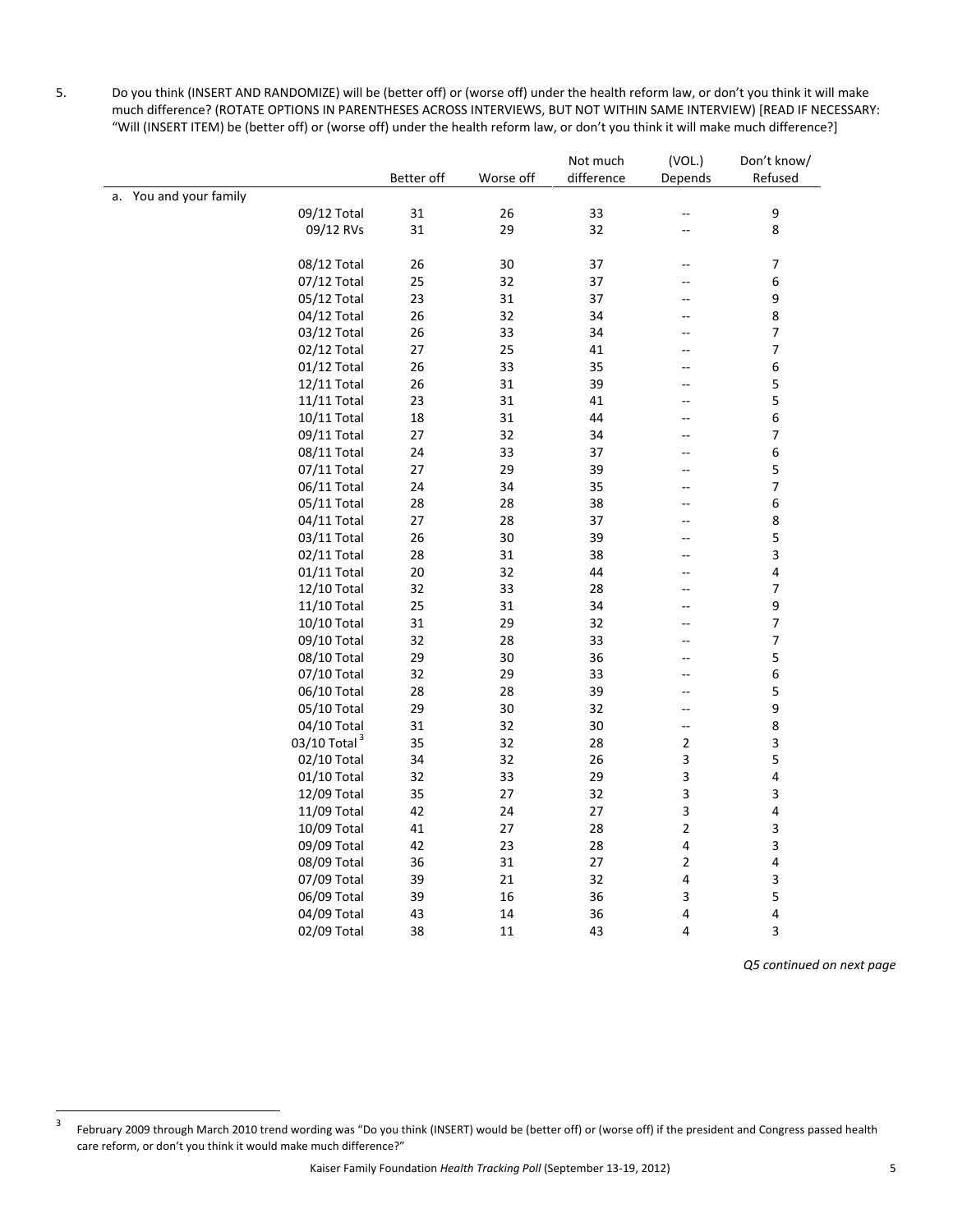#### Better off Worse off Not much difference (VOL.) Depends Don't know/ Refused b. The country as a whole  $09/12$  Total  $40$   $33$   $17$   $10$ 09/12 Total 40 33 17 -- 10<br>09/12 RVs 40 35 16 -- 9 09/12 RVs 40 35 16 --08/12 Total 36 37 17 -- 10 07/12 Total 35 41 18 -- 7<br>05/12 Total 34 35 20 -- 11 05/12 Total 34 35 20 --04/12 Total 39 38 17 -- 6<br>03/12 Total 37 38 18 -- 7 03/12 Total 37 38 18 - 7<br>02/12 Total 39 32 22 - 7 02/12 Total 39 32 22 -01/12 Total 37 36 19 -- 8 12/11 Total 37 37 19 -- 7<br>11/11 Total 35 36 22 -- 7 11/11 Total 35 36 22 --10/11 Total 28 36 29 -- 7<br>09/11 Total 38 36 18 -- 8 09/11 Total 38 36 18 -- 8<br>08/11 Total 33 37 21 -- 9 08/11 Total 33 37 21 -07/11 Total 39 35 20 - 6 06/11 Total 35 39 20 -- 6<br>05/11 Total 37 38 19 -- 6 05/11 Total 37 38 19 --04/11 Total 39 35 18 -- 9<br>03/11 Total 38 35 19 -- 7 03/11 Total 38 35 19 -- 7<br>02/11 Total 37 39 19 -- 5 02/11 Total 37 39 19 --01/11 Total 34 38 22 -- 5 12/10 Total 40 37 15 - 8 11/10 Total 38 36 16 -- 10 10/10 Total 39 34 18 -- 9<br>09/10 Total 42 34 15 -- 9 09/10 Total 42 34 15 -08/10 Total 39 37 18 - 6 07/10 Total 43 35 15 -- 7<br>06/10 Total 42 32 19 -- 6 06/10 Total 42 32 19 --05/10 Total 43 35 13 -- 9 04/10 Total 45 35 11 - 9<br>03/10 Total 45 34 14 3 4 03/10 Total 02/10 Total 45 34 12 4 5<br>01/10 Total 42 37 12 3 5 01/10 Total 42 37 12 3 5<br>12/09 Total 45 31 17 4 3 12/09 Total 45 31 17 4 11/09 Total 54 27 11 3 5 10/09 Total 53 28 12 2 4<br>09/09 Total 53 26 14 4 4 09/09 Total 08/09 Total 45 34 14 3 4 07/09 Total 51 23 16 4 6 06/09 Total 57 16 19 3 5 04/09 Total 56 15 21 3 5 02/09 Total 59 12 19 5 5

*Q5 continued*

*Q5 continued on next page*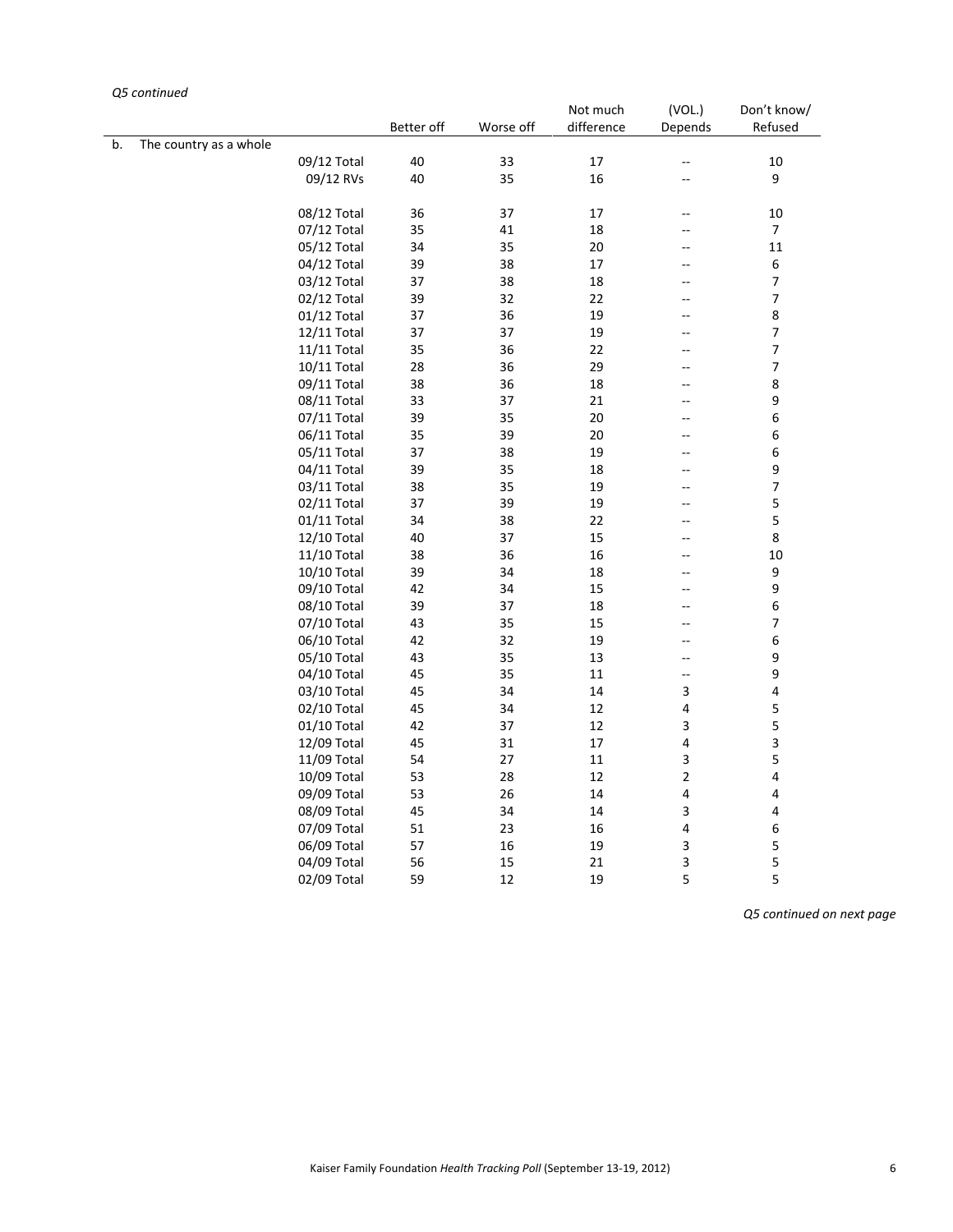## *Q5 continued*

|    |                                          |            |           | Not much   | (VOL.)                   | Don't know/ |
|----|------------------------------------------|------------|-----------|------------|--------------------------|-------------|
|    |                                          | Better off | Worse off | difference | Depends                  | Refused     |
| c. | Seniors, that is those ages 65 and older |            |           |            |                          |             |
|    | 09/12 Total                              | 40         | 31        | 17         | $-\!$                    | 12          |
|    | 09/12 RVs                                | 40         | 32        | 18         | --                       | 11          |
|    |                                          |            |           |            |                          |             |
|    | 02/12 Total                              | 36         | 31        | 22         | $-$                      | 10          |
|    | 11/11 Total                              | 32         | 36        | 21         | --                       | 11          |
|    | 07/11 Total                              | 34         | 37        | 19         | --                       | 10          |
|    | 06/11 Total                              | 31         | 41        | 19         | $-$                      | 9           |
|    | 05/11 Total                              | 35         | 36        | 22         | --                       | 8           |
|    | 02/11 Total                              | 31         | 42        | 22         | --                       | 5           |
|    | 01/11 Total                              | 32         | 39        | 21         | $-$                      | 8           |
|    | 09/10 Total                              | 38         | 35        | 18         | $\overline{\phantom{a}}$ | 9           |
|    | 07/10 Total                              | 36         | 36        | 18         | $\overline{\phantom{a}}$ | 10          |
|    | 04/10 Total                              | 36         | 33        | 20         | $-$                      | 12          |
|    | 12/09 Total                              | 40         | 31        | 21         | 4                        | 4           |
|    | 11/09 Total                              | 43         | 29        | 19         | 4                        | 6           |
|    | 10/09 Total                              | 44         | 29        | 20         | $\overline{2}$           | 6           |
|    | 09/09 Total                              | 46         | 25        | 20         | 3                        | 6           |
| d. | The Medicare program                     |            |           |            |                          |             |
|    | 09/12 Total                              | 36         | 30        | 19         | $-$                      | 15          |
|    | 09/12 RVs                                | 36         | 31        | 19         | $\overline{a}$           | 14          |
|    |                                          |            |           |            |                          |             |
|    | 11/11 Total                              | 22         | 32        | 27         | --                       | 19          |
|    | 07/11 Total                              | 27         | 37        | 21         |                          | 15          |
|    | 06/11 Total                              | 26         | 37        | 24         | --                       | 14          |
|    | 04/11 Total                              | 28         | 31        | 21         |                          | 20          |
|    | 03/11 Total                              | 26         | 33        | 22         | $-$                      | 19          |
|    | 02/11 Total                              | 24         | 35        | 29         | --                       | 12          |
|    | 01/11 Total                              | 24         | 36        | 25         | --                       | 15          |
|    | 12/10 Total                              | 28         | 34        | 19         | --                       | 19          |
|    | 10/10 Total                              | 31         | 32        | 19         | $\overline{\phantom{a}}$ | 18          |
|    | 09/10 Total                              | 31         | 33        | 22         | $-\!$                    | 14          |
|    | 07/10 Total                              | 33         | 30        | 22         | $-$                      | 15          |
|    | 08/09 Total                              | 38         | 30        | 19         | 3                        | 10          |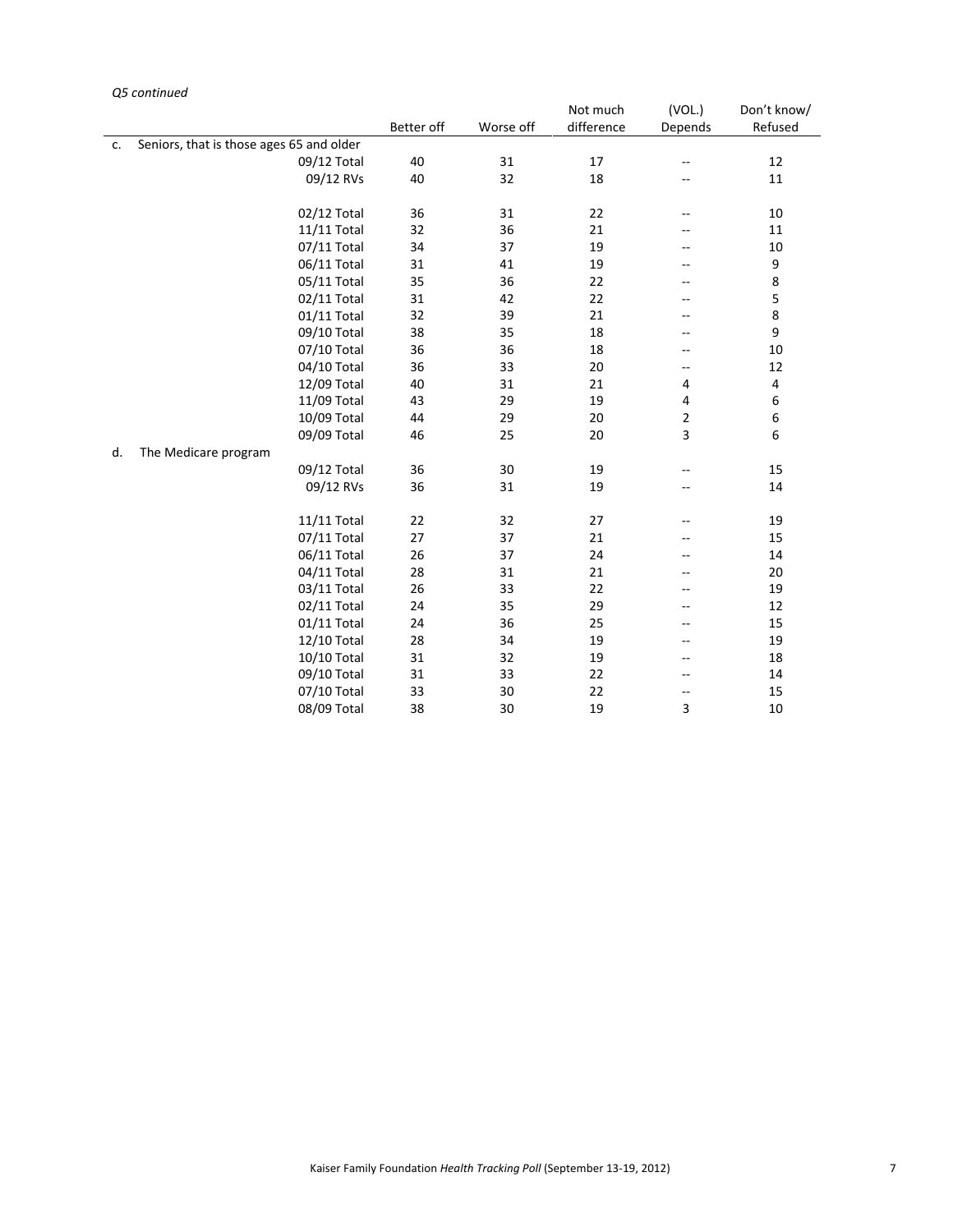6. Which presidential candidate, (Barack Obama) or (Mitt Romney), do you trust to do a better job (INSERT AND RANDOMIZE)? How about (NEXT ITEM)? (ROTATE OPTIONS IN PARENTHESES ACROSS INTERVIEWS, BUT NOT WITHIN SAME INTERVIEW) [READ IF NECESSARY: Do you trust (Barack Obama) or (Mitt Romney) to do a better job (INSERT ITEM)?]

|    |                                                   |               |        |              | (VOL.)         |                          |
|----|---------------------------------------------------|---------------|--------|--------------|----------------|--------------------------|
|    |                                                   | <b>Barack</b> | Mitt   | (VOL.)       | Neither/       | Don't know/              |
|    |                                                   | Obama         | Romney | <b>Both</b>  | Other          | Refused                  |
| a. | Determining the future of the 2010 health care    |               |        |              |                |                          |
|    | law                                               |               |        |              |                |                          |
|    | 09/12 Total                                       | 53            | 33     | $\mathbf{1}$ | 7              | $\boldsymbol{7}$         |
|    | 09/12 RVs                                         | 53            | 35     | 1            | 6              | 5                        |
|    | 07/12 Total <sup>4</sup>                          | 45            | 34     | 2            | 11             | 7                        |
|    | 05/12 Total                                       | 50            | 31     | $\mathbf{1}$ | 10             | 8                        |
| b. | Making decisions about women's reproductive       |               |        |              |                |                          |
|    | health choices and services                       |               |        |              |                |                          |
|    | 09/12 Total                                       | 53            | 29     | 1            | 8              | 8                        |
|    | 09/12 RVs                                         | 53            | 31     | 1            | 9              | $\overline{\phantom{a}}$ |
| c. | Determining the future of the Medicare program    |               |        |              |                |                          |
|    | 09/12 Total                                       | 52            | 32     | 1            | 7              | 7                        |
|    | 09/12 RVs                                         | 52            | 35     | $\mathbf{1}$ | $\overline{7}$ | 6                        |
|    | 07/12 Total <sup>5</sup>                          | 44            | 34     | 2            | 12             | 8                        |
| d. | Lowering health costs for people like you         |               |        |              |                |                          |
|    | 09/12 Total                                       | 52            | 32     | 1            | 9              | 7                        |
|    | 09/12 RVs                                         | 51            | 34     | 1            | 9              | 6                        |
|    | 07/12 Total                                       | 43            | 33     | 2            | 14             | 8                        |
|    | e. Determining the future of the Medicaid program |               |        |              |                |                          |
|    | 09/12 Total                                       | 53            | 31     | 1            | 7              | 8                        |
|    | 09/12 RVs                                         | 53            | 33     | 1            | 6              | $\overline{7}$           |
|    | 07/12 Total <sup>6</sup>                          | 45            | 34     | 2            | 11             | 8                        |

## 7. Would you say the current Medicare program is working well for most seniors, or not?

|                                  | 09/12 | 09/12      |
|----------------------------------|-------|------------|
|                                  | Total | <b>RVs</b> |
| Yes, Medicare is working well    | 61    | 64         |
| No, Medicare is not working well | 26    | 24         |
| (DO NOT READ) Don't know/Refused | 13    | 12         |

8. Do you think (changes need to be made to the Medicare program to keep it sustainable for the future), or do you think (the Medicare program will basically be fine if we leave it as is)? (ROTATE ITEMS IN PARENTHESES)

|                                                     | 09/12 | 09/12      |
|-----------------------------------------------------|-------|------------|
|                                                     | Total | <b>RVs</b> |
| Medicare needs to be changed to keep it sustainable | 72    | 74         |
| Medicare is fine if we leave it as is               | 21    | 20         |
| (DO NOT READ) Don't know/Refused                    |       | 6          |

<sup>4</sup> May through July 2012 trend wording was "Dealing with the future of the 2010 health care law."

<sup>5</sup> Trend wording was "Handling the Medicare program."

<sup>6</sup> Trend wording was "Handling the Medicaid program."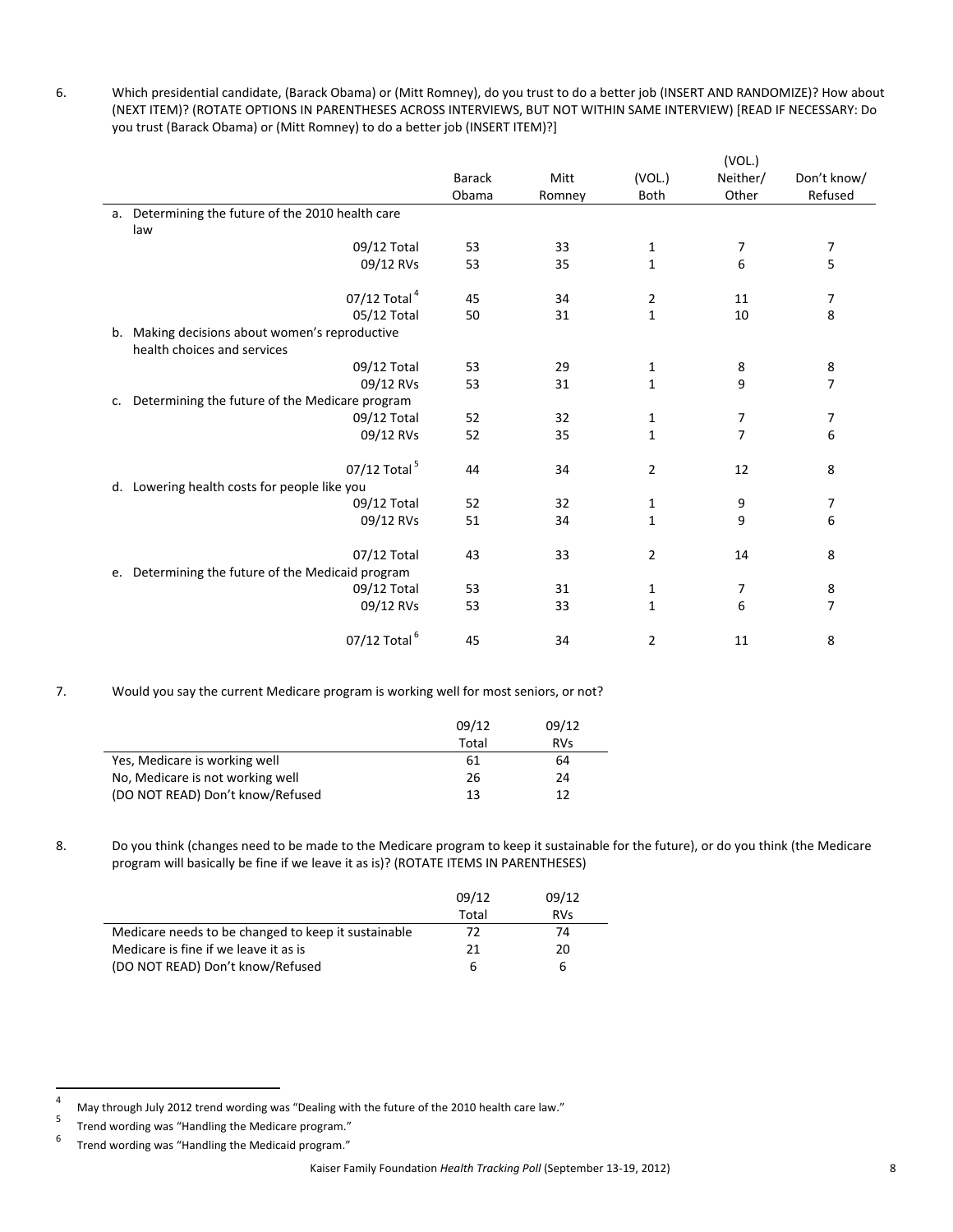## 9. Do you think we need to make (major) changes or (minor) changes to Medicare to keep it sustainable for the future? (ROTATE OPTIONS IN PARENTHESES)

*Based on those who think Medicare needs to change*

|                                  | 09/12        | 09/12       |
|----------------------------------|--------------|-------------|
|                                  | Total        | <b>RVs</b>  |
| Major changes                    | 50           | 49          |
| Minor changes                    | 44           | 45          |
| (DO NOT READ) Don't know/Refused | 5            | 6           |
|                                  | $(n=1, 138)$ | $(n=1,026)$ |

*Summary Q8 and Q9 based on total*

|                                                     | 09/12 | 09/12      |
|-----------------------------------------------------|-------|------------|
|                                                     | Total | <b>RVs</b> |
| Medicare needs to be changed to keep it sustainable | 72    | 74         |
| Major changes                                       | 36    | 36         |
| Minor changes                                       | 32    | 33         |
| Don't know/Refused                                  | 4     | 4          |
| Medicare is fine if we leave it as is               | 21    | 20         |
| (DO NOT READ) Don't know/Refused                    | 6     | 6          |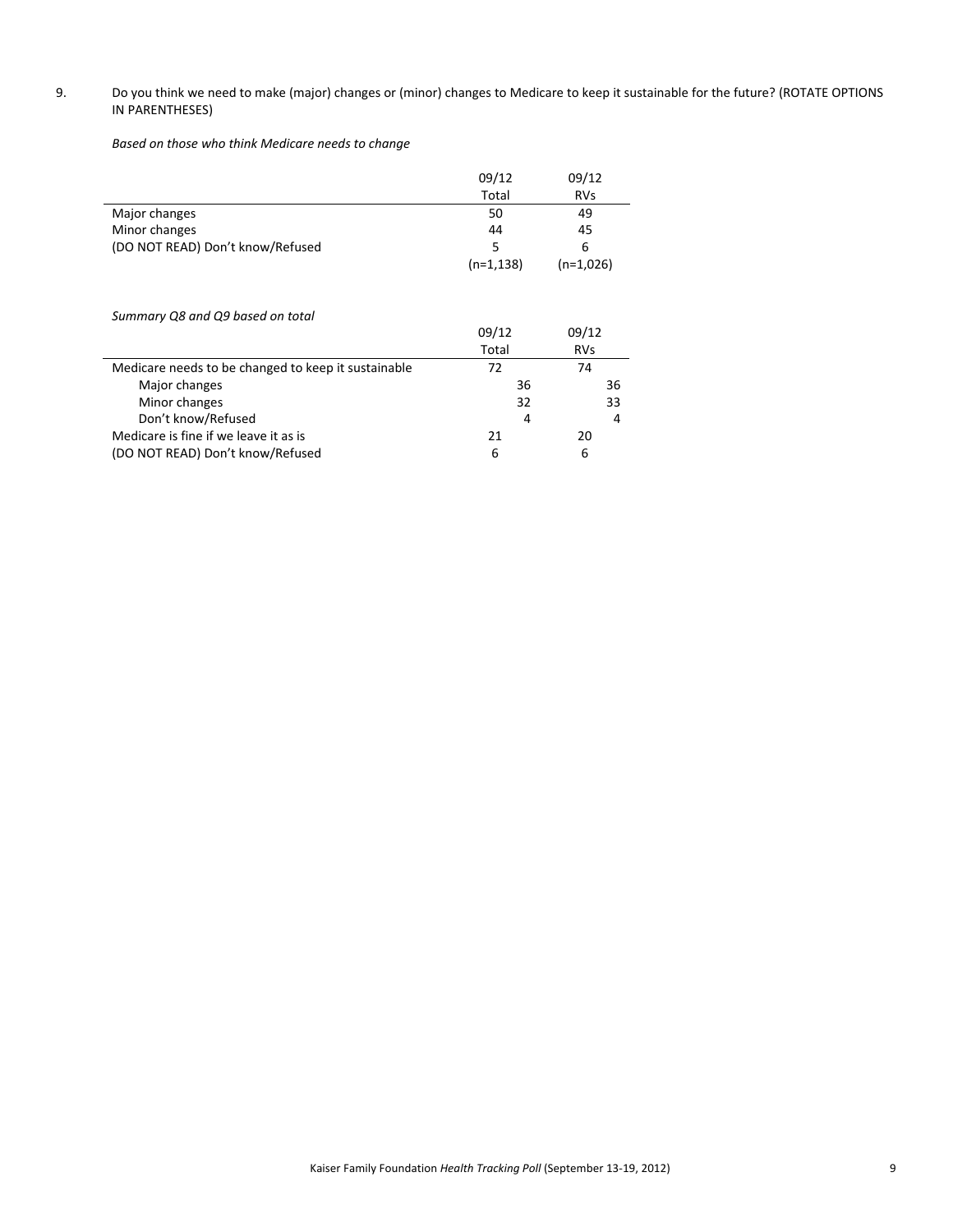10. For each of the following people or groups I mention, please tell me how much you would trust them to find the best ways to reduce Medicare spending in order to keep the program sustainable in the future. First, how much would you trust (INSERT AND RANDOMIZE) to find the best ways to reduce Medicare spending? A great deal, a fair amount, just a little, or not at all? How about (INSERT AND RANDOMIZE)? [REREAD STEM AS NECESSARY]

*Items a and b asked of half sample A (n=764) / half sample A RVs (n=688) Items c and d asked of half sample B (n=770) / half sample B RVs (n=679)*

|    |                                                             | A great        | A fair |               |            | Don't know/    |
|----|-------------------------------------------------------------|----------------|--------|---------------|------------|----------------|
|    |                                                             | deal           | amount | Just a little | Not at all | Refused        |
| a. | An independent panel of full-time experts appointed         |                |        |               |            |                |
|    | by the president and confirmed by the Senate                |                |        |               |            |                |
|    | 09/12 Total                                                 | 22             | 32     | 18            | 20         | 8              |
|    | 09/12 RVs                                                   | 22             | 33     | 18            | 21         | 6              |
|    | 06/11 Total <sup>7</sup><br>b. Congress                     | 15             | 35     | 24            | 23         | $\overline{2}$ |
|    | 09/12 Total                                                 | 8              | 23     | 31            | 33         | 6              |
|    | 09/12 RVs                                                   | 8              | 24     | 30            | 34         | 5              |
| c. | 06/11 Total<br>Private health insurance companies           | 8              | 26     | 33            | 31         | 2              |
|    | 09/12 Total                                                 | 7              | 20     | 26            | 40         | 7              |
|    | 09/12 RVs                                                   | $\overline{7}$ | 21     | 26            | 40         | 6              |
|    | 06/11 Total<br>d. The federal agency that now runs Medicare | 7              | 27     | 27            | 36         | $\overline{2}$ |
|    | 09/12 Total                                                 | 8              | 34     | 26            | 25         | 8              |
|    | 09/12 RVs                                                   | 9              | 35     | 24            | 26         | 7              |
| e. | 06/11 Total<br><b>Barack Obama</b>                          | 8              | 32     | 31            | 27         | $\overline{2}$ |
|    | 09/12 Total                                                 | 31             | 23     | 15            | 29         | 3              |
|    | 09/12 RVs                                                   | 32             | 21     | 14            | 30         | $\overline{2}$ |
| f. | Mitt Romney                                                 |                |        |               |            |                |
|    | 09/12 Total                                                 | 17             | 23     | 16            | 38         | 6              |
|    | 09/12 RVs<br>Vice President Joe Biden                       | 18             | 23     | 16            | 38         | 5              |
| g. | 09/12 Total                                                 | 15             | 25     | 18            | 35         | 8              |
|    | 09/12 RVs                                                   | 17             | 24     | 17            | 36         | 7              |
|    | h. Vice Presidential candidate Paul Ryan                    |                |        |               |            |                |
|    | 09/12 Total                                                 | 19             | 18     | 15            | 38         | 10             |
|    | 09/12 RVs                                                   | 20             | 18     | 14            | 39         | 9              |

<sup>7</sup> July 2011 trend wording was "How much would you trust (INSERT AND RANDOMIZE) to make proposals about ways to reduce Medicare spending and keep the program sustainable in the future? A great deal, a fair amount, just a little, or not at all?"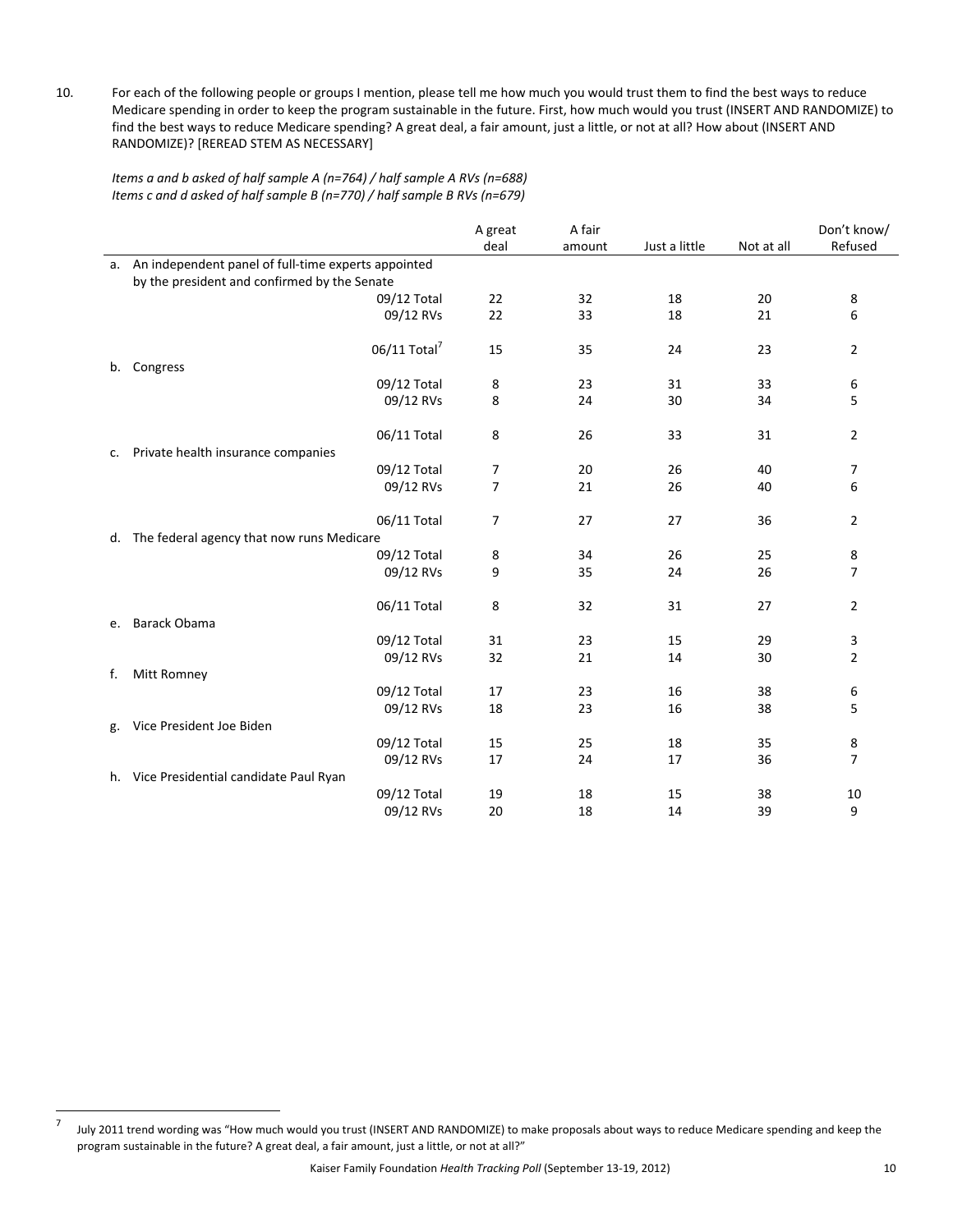#### ROTATE Q11 AND Q12

11. How familiar are you with (INSERT AND RANDOMIZE) plans for the Medicare program? Very familiar, somewhat familiar, not too familiar, or not at all familiar? How about (INSERT AND RANDOMIZE) plans for Medicare?

|    |                |             | Very<br>familiar | Somewhat<br>familiar | Not too<br>familiar | Not at all<br>familiar | Don't know/<br>Refused |
|----|----------------|-------------|------------------|----------------------|---------------------|------------------------|------------------------|
| a. | Barack Obama's |             |                  |                      |                     |                        |                        |
|    |                | 09/12 Total | 24               | 46                   | 16                  | 13                     |                        |
|    |                | 09/12 RVs   | 27               | 46                   | 16                  | 10                     |                        |
| b. | Mitt Romney's  |             |                  |                      |                     |                        |                        |
|    |                | 09/12 Total | 13               | 37                   | 23                  | 26                     |                        |
|    |                | 09/12 RVs   | 13               | 38                   | 23                  | 24                     |                        |

12. How familiar are you with (INSERT AND RANDOMIZE) plans for the 2010 health care law? Very familiar, somewhat familiar, not too familiar, or not at all familiar? How about (INSERT AND RANDOMIZE) plans for the 2010 health care law?

|    |                |             | Very<br>familiar | Somewhat<br>familiar | Not too<br>familiar | Not at all<br>familiar | Don't know/<br>Refused |
|----|----------------|-------------|------------------|----------------------|---------------------|------------------------|------------------------|
| a. | Barack Obama's |             |                  |                      |                     |                        |                        |
|    |                | 09/12 Total | 31               | 42                   | 13                  | 12                     |                        |
|    |                | 09/12 RVs   | 34               | 43                   | 13                  | 9                      |                        |
| b. | Mitt Romney's  |             |                  |                      |                     |                        |                        |
|    |                | 09/12 Total | 16               | 33                   | 21                  | 27                     |                        |
|    |                | 09/12 RVs   | 18               | 35                   | 20                  | 24                     |                        |

### ROTATE Q13 AND Q14

13. Do you think Mitt Romney's handling of Medicare would be (good) for (INSERT AND RANDOMIZE), (bad) for (INSERT) or not make much difference? How about (INSERT AND RANDOMIZE)? [READ AS NECESSARY: Do you think Mitt Romney's handling of Medicare would be (good) for (INSERT AND RANDOMIZE), (bad) for (INSERT) or not make much difference?] (ROTATE ITEMS IN PARENTHESES ACROSS INTERVIEWS, BUT NOT WITHIN SAME INTERVIEW)

|    |                                              |      |     | Not make   | Don't know/ |
|----|----------------------------------------------|------|-----|------------|-------------|
|    |                                              | Good | Bad | much diff. | Refused     |
| a. | Today's seniors                              |      |     |            |             |
|    | 09/12 Total                                  | 28   | 34  | 26         | 11          |
|    | 09/12 RVs                                    | 29   | 36  | 24         | 10          |
| b. | Baby Boomers and future generations who will |      |     |            |             |
|    | eventually be on Medicare                    |      |     |            |             |
|    | 09/12 Total                                  | 27   | 41  | 21         | 12          |
|    | 09/12 RVs                                    | 28   | 42  | 19         | 10          |
| c. | Medicare's long term financial prospects     |      |     |            |             |
|    | 09/12 Total                                  | 28   | 38  | 23         | 12          |
|    | 09/12 RVs                                    | 30   | 38  | 22         | 10          |
| d. | Doctors and hospitals                        |      |     |            |             |
|    | 09/12 Total                                  | 33   | 26  | 28         | 14          |
|    | 09/12 RVs                                    | 34   | 27  | 27         | 12          |
| e. | Private insurance companies                  |      |     |            |             |
|    | 09/12 Total                                  | 38   | 23  | 27         | 13          |
|    | 09/12 RVs                                    | 40   | 23  | 25         | 12          |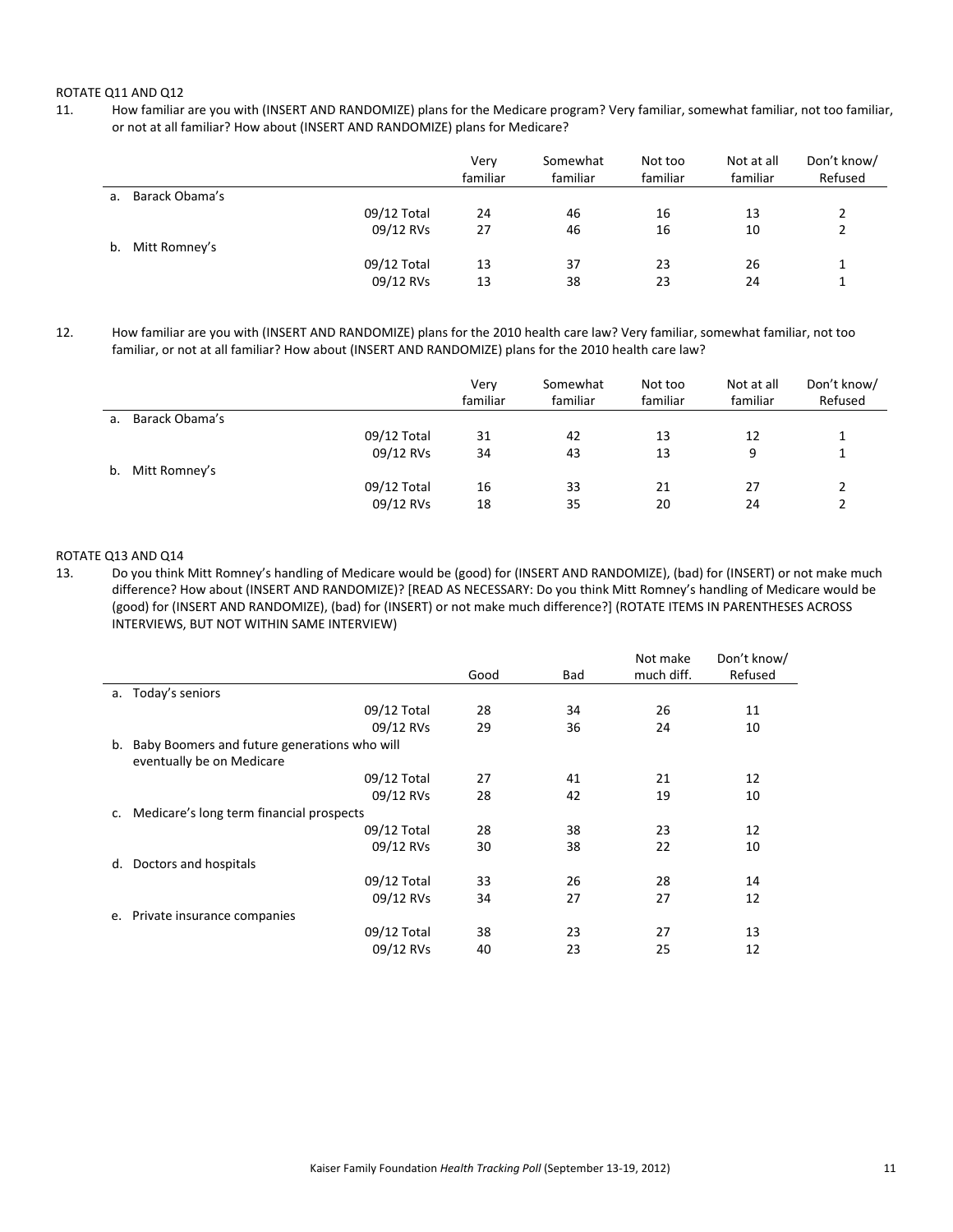14. Do you think Barack Obama's handling of Medicare would be (good) for (INSERT AND RANDOMIZE), (bad) for (INSERT) or not make much difference? How about (INSERT AND RANDOMIZE)? [READ AS NECESSARY: Do you think Barack Obama's handling of Medicare would be (good) for (INSERT AND RANDOMIZE), (bad) for (INSERT) or not make much difference?] (ROTATE ITEMS IN PARENTHESES ACROSS INTERVIEWS, BUT NOT WITHIN SAME INTERVIEW)

|    |                                              |      |     | Not make   | Don't know/ |
|----|----------------------------------------------|------|-----|------------|-------------|
|    |                                              | Good | Bad | much diff. | Refused     |
| a. | Today's seniors                              |      |     |            |             |
|    | 09/12 Total                                  | 45   | 26  | 22         | 7           |
|    | 09/12 RVs                                    | 45   | 29  | 21         | 5           |
| b. | Baby Boomers and future generations who will |      |     |            |             |
|    | eventually be on Medicare                    |      |     |            |             |
|    | 09/12 Total                                  | 42   | 33  | 17         | 9           |
|    | 09/12 RVs                                    | 42   | 36  | 15         | 7           |
| c. | Medicare's long term financial prospects     |      |     |            |             |
|    | 09/12 Total                                  | 40   | 32  | 20         | 9           |
|    | 09/12 RVs                                    | 40   | 34  | 19         | 8           |
| d. | Doctors and hospitals                        |      |     |            |             |
|    | 09/12 Total                                  | 35   | 32  | 23         | 10          |
|    | 09/12 RVs                                    | 34   | 35  | 22         | 8           |
| е. | Private insurance companies                  |      |     |            |             |
|    | 09/12 Total                                  | 28   | 35  | 28         | 10          |
|    | 09/12 RVs                                    | 28   | 37  | 27         | 8           |

15. Which comes closer to your opinion – (if policymakers made the right changes, they could reduce the federal budget deficit without reducing Medicare spending), or (in order to significantly reduce the federal budget deficit, policymakers will need to reduce Medicare spending)? (ROTATE ITEMS IN PARENTHESES)

|                                                                      | 09/12 | 09/12      |
|----------------------------------------------------------------------|-------|------------|
|                                                                      | Total | <b>RVs</b> |
| Policymakers can reduce deficit without reducing Medicare spending   | 58    | 60         |
| Medicare spending needs to be reduced in order to reduce the deficit | 32    | 31         |
| (DO NOT READ) Don't know/Refused                                     | 10    | a          |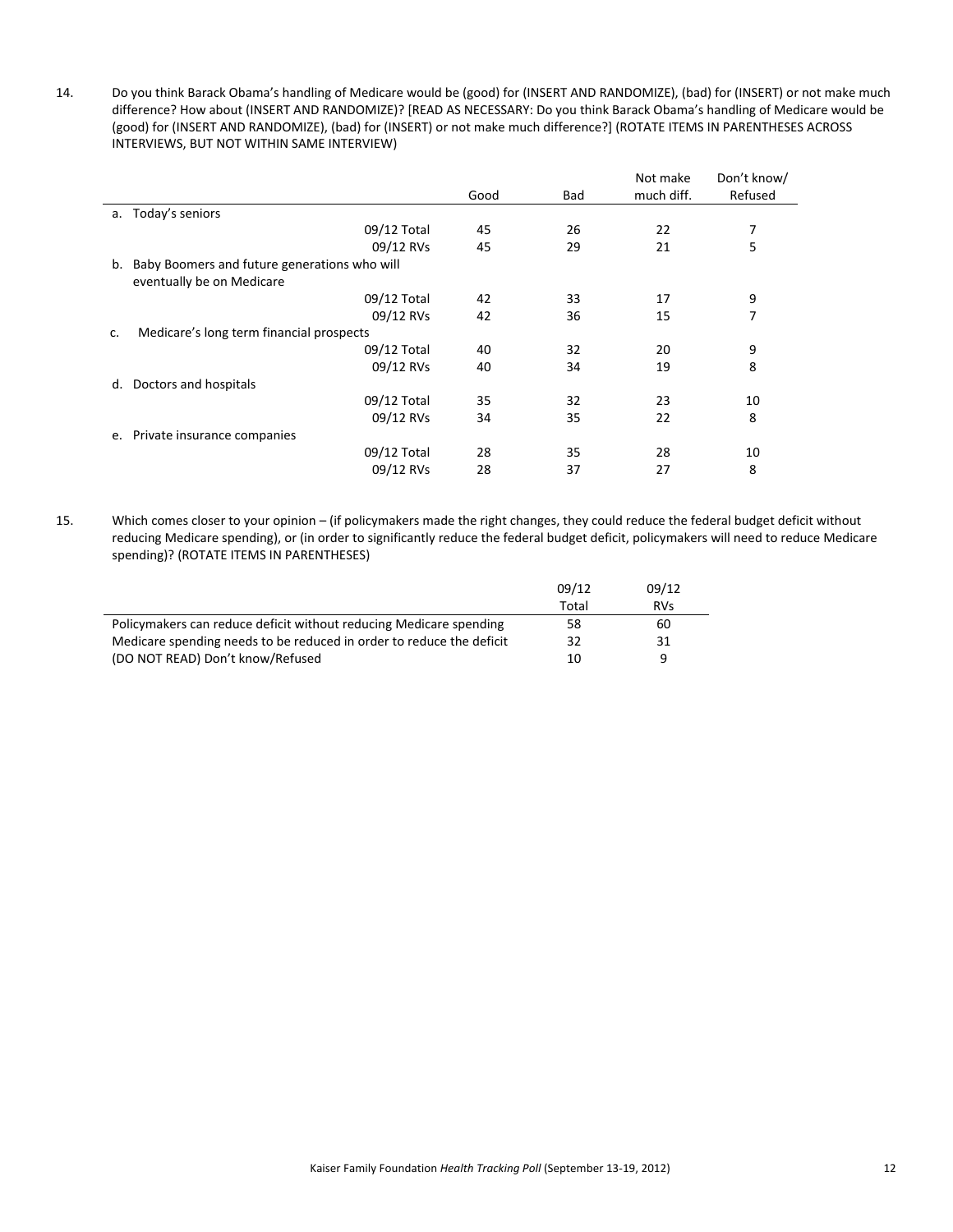16. I'm going to read you a list of specific ways the new health reform law may or may not impact Medicare. For each, please tell me if you think it is something the law does or does not do. First, to the best of your knowledge, would you say the new law does or does not (INSERT AND RANDOMIZE)? Would you say the law does or does not (INSERT AND RANDOMIZE)?

*Items a, c, e, g, i based on half sample A (n=764) / half sample A RVs (n=688) Items b, d, f, h based on half sample B (n=770) / half sample B RVs (n=679)*

|                                                                                     | No, law   |          |             |
|-------------------------------------------------------------------------------------|-----------|----------|-------------|
|                                                                                     | Yes, law  | does not | Don't know/ |
|                                                                                     | does this | do this  | Refused     |
| a. Gradually close the Medicare prescription drug "doughnut hole" or "coverage gap" |           |          |             |
| so people on Medicare will no longer be required to pay the full cost of their      |           |          |             |
| medications when they reach the gap                                                 |           |          |             |
| 09/12 Total                                                                         | 48        | 30       | 22          |
| 09/12 RVs                                                                           | 49        | 30       | 21          |
|                                                                                     |           |          |             |
| 06/11 Total                                                                         | 45        | 32       | 23          |
| 07/10 Total                                                                         | 49        | 30       | 21          |
| 09/10 Seniors <sup>8</sup>                                                          | 43        | 27       | 30          |
| b. Eliminate co-pays and deductibles that people previously had to pay for many     |           |          |             |
| preventive services under Medicare, such as annual wellness exams                   |           |          |             |
| 09/12 Total                                                                         | 37        | 40       | 22          |
| 09/12 RVs                                                                           | 40        | 40       | 20          |
|                                                                                     |           |          |             |
| 06/11 Total <sup>9</sup>                                                            | 36        | 47       | 17          |
| 07/10 Total                                                                         | 38        | 42       | 20          |
| 09/10 Seniors                                                                       | 27        | 42       | 31          |
| c. Increase the Medicare payroll tax on earnings for upper income Americans         |           |          |             |
| 09/12 Total                                                                         | 47        | 33       | 20          |
| 09/12 RVs                                                                           | 47        | 33       | 20          |
|                                                                                     |           |          |             |
| 06/11 Total                                                                         | 43        | 37       | 19          |
| 07/10 Total                                                                         | 58        | 25       | 17          |
| 09/10 Seniors                                                                       | 46        | 25       | 29          |
| d. Increase premiums for higher income people on Medicare                           |           |          |             |
| 09/12 Total                                                                         | 46        | 35       | 19          |
| 09/12 RVs                                                                           | 50        | 31       | 18          |
|                                                                                     |           |          |             |
| 06/11 Total <sup>10</sup>                                                           | 50        | 33       | 17          |
| 07/10 Total                                                                         | 54        | 28       | 18          |
| 09/10 Seniors                                                                       | 48        | 27       | 25          |
| e. Reduce Medicare payments to private plans, also known as Medicare Advantage      |           |          |             |
| plans, that provide coverage to some people on Medicare                             |           |          |             |
| 09/12 Total                                                                         | 42        | 29       | 29          |
| 09/12 RVs                                                                           | 42        | 29       | 29          |
|                                                                                     |           |          |             |
| 06/11 Total                                                                         | 38        | 36       | 26          |
| 07/10 Total                                                                         | 45        | 30       | 25          |
| 09/10 Seniors                                                                       | 41        | 25       | 34          |
| f. Cut benefits for people in the traditional Medicare program                      |           |          |             |
| 09/12 Total                                                                         | 35        | 44       | 21          |
| 09/12 RVs                                                                           | 39        | 42       | 19          |
|                                                                                     |           |          |             |

*Q16 continued on next page*

<sup>8</sup> September 2010 trend question was only asked of those ages 65 or older.

September 2010 through June 2011 trend wording was "Eliminate co-pays and deductibles that people previously had to pay for many preventive services under Medicare."<br><sup>10</sup> September 2010 through June 2011 trend wording was "Increase the premiums some higher income people on Medicare pay to receive coverage for doctor visits

and prescription drugs."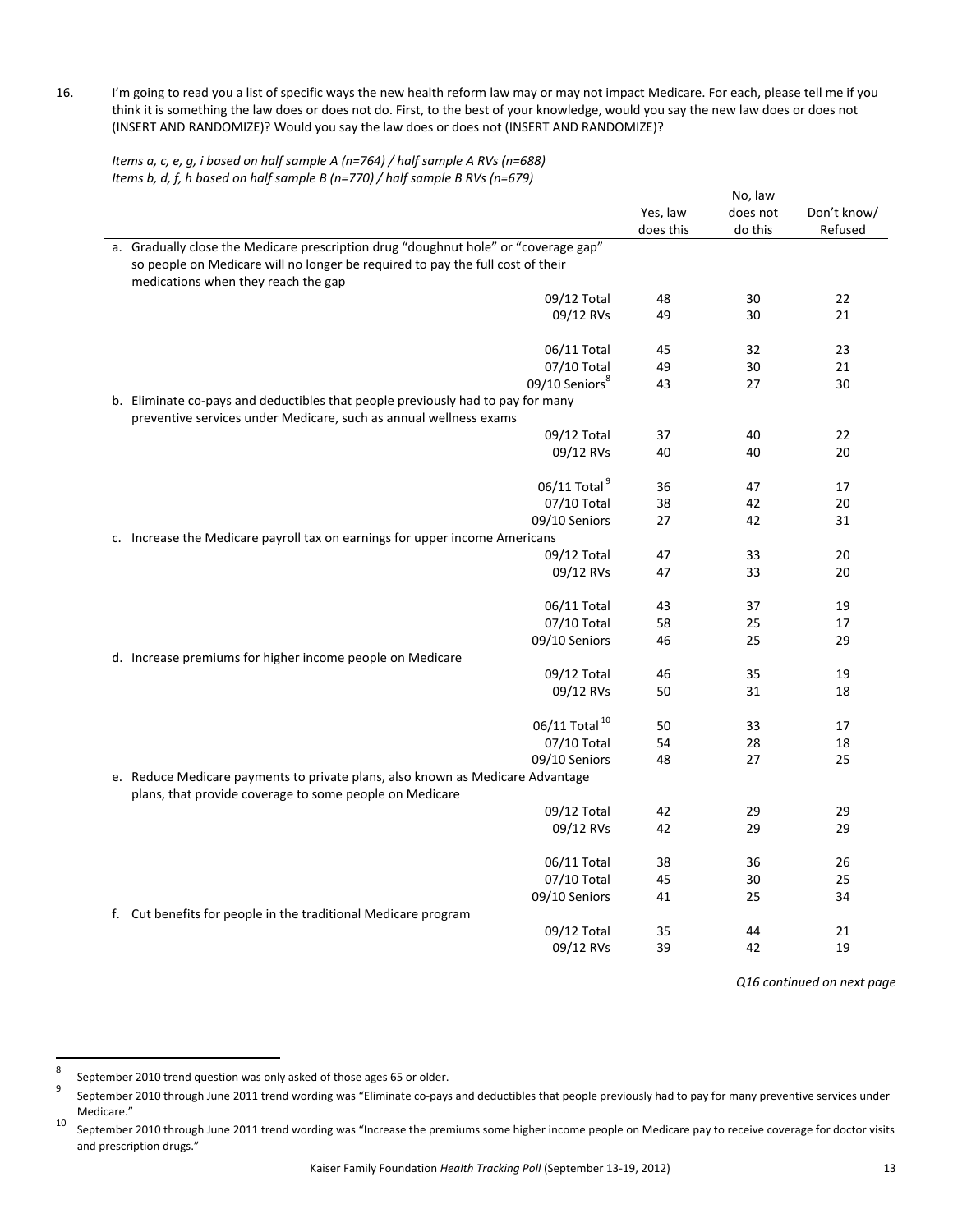|    |                                                                                  | No, law   |          |             |
|----|----------------------------------------------------------------------------------|-----------|----------|-------------|
|    |                                                                                  | Yes, law  | does not | Don't know/ |
|    |                                                                                  | does this | do this  | Refused     |
| g. | Establish a government panel to make decisions about end-of-life care for people |           |          |             |
|    | on Medicare                                                                      |           |          |             |
|    | 09/12 Total                                                                      | 39        | 39       | 22          |
|    | 09/12 RVs                                                                        | 39        | 40       | 21          |
|    |                                                                                  |           |          |             |
|    | 06/11 Total <sup>11</sup>                                                        | 31        | 48       | 20          |
|    | 07/10 Total                                                                      | 41        | 43       | 16          |
|    | 09/10 Seniors                                                                    | 30        | 48       | 22          |
| h. | Create an expert panel to recommend ways to reduce Medicare spending if costs    |           |          |             |
|    | grow too rapidly                                                                 |           |          |             |
|    | 09/12 Total                                                                      | 40        | 36       | 23          |
|    | 09/12 RVs                                                                        | 42        | 36       | 22          |
|    |                                                                                  |           |          |             |
|    | 06/11 Total                                                                      | 47        | 36       | 17          |
| i. | Provide a bonus to physicians who provide primary care services to people on     |           |          |             |
|    | Medicare                                                                         |           |          |             |
|    | 09/12 Total                                                                      | 34        | 39       | 27          |
|    | 09/12 RVs                                                                        | 32        | 41       | 27          |
|    |                                                                                  |           |          |             |
|    | 09/10 Seniors                                                                    | 24        | 41       | 36          |

17. Which of these two descriptions comes closer to your view of what Medicare should look like in the future? (READ AND ROTATE ITEMS. ENTER ONE ONLY)

|                                                                                                                                                                                                                               | 09/12<br>Total | 09/12<br><b>RVs</b> | 07-08/12<br>Total |
|-------------------------------------------------------------------------------------------------------------------------------------------------------------------------------------------------------------------------------|----------------|---------------------|-------------------|
| OPTION A: Medicare should continue as it is today, with the government guaranteeing<br>all seniors the same set of health insurance benefits (or)<br>OPTION B: Medicare should be changed to a system in which the government | 55             | 57                  | 58                |
| guarantees each senior a fixed amount of money to help them purchase coverage<br>either from traditional Medicare or from a list of private health plans (or)                                                                 | 37             | 36                  | 36                |
| (VOL.) Other                                                                                                                                                                                                                  |                |                     |                   |
| (DO NOT READ) Don't know/Refused                                                                                                                                                                                              | b              |                     | 4                 |

<sup>11</sup> September <sup>2010</sup> through June <sup>2011</sup> trend wording was "Allow <sup>a</sup> government panel to make decisions about end‐of‐life care for people on Medicare."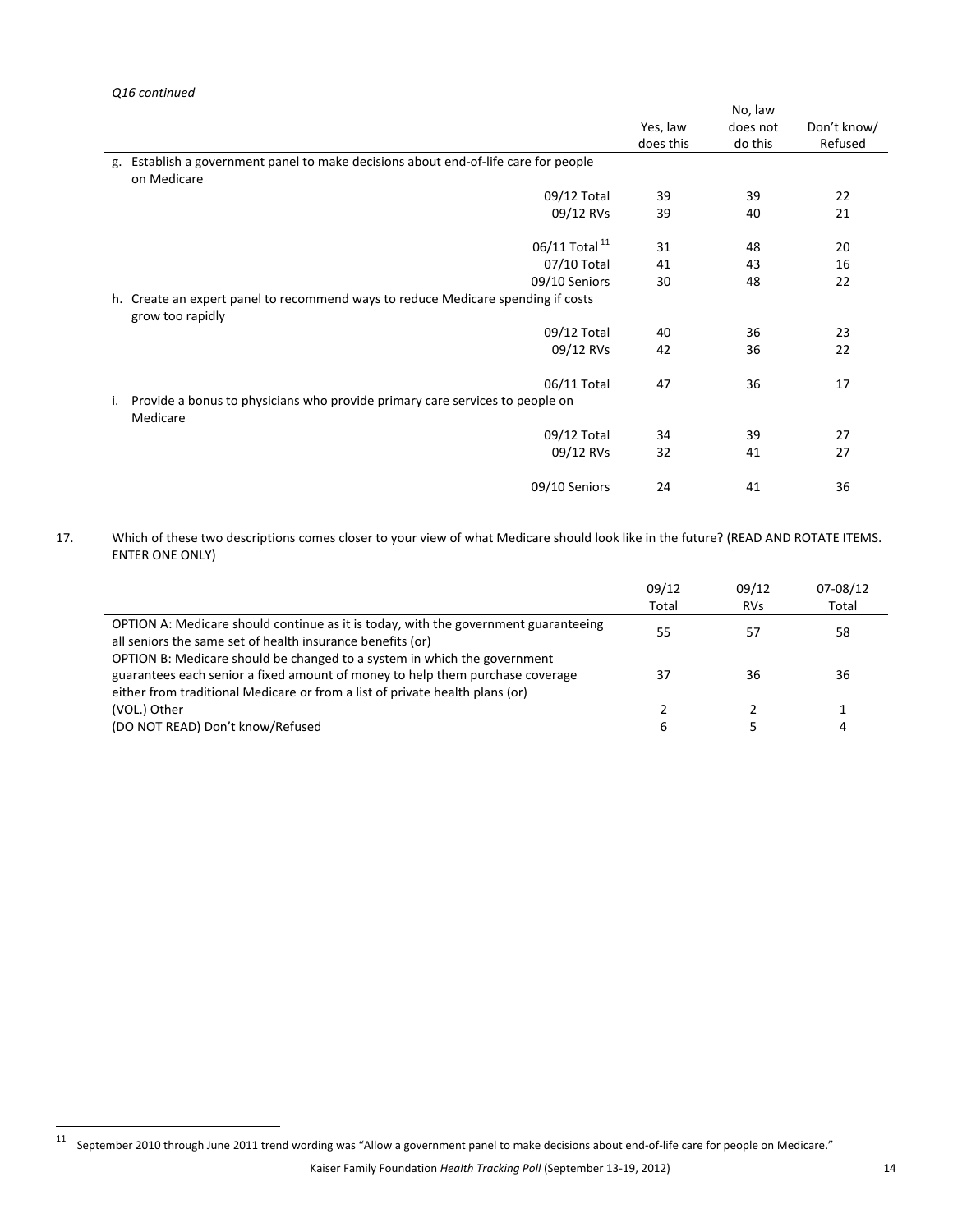18. I'd like to read you some arguments FOR changing Medicare to a system where the government would guarantee each senior a fixed amount of money to put toward health insurance. What if you heard that (INSERT AND RANDOMIZE)? Would that make you more interested in making this change to Medicare, or would you still want to keep Medicare as it is?

*Based on those who prefer to keep Medicare as is*

|                                                                             | More          |               |            |
|-----------------------------------------------------------------------------|---------------|---------------|------------|
|                                                                             | interested in | Keep Medicare | Don't know |
|                                                                             | making change | as is         | Refused    |
| The proposal would not affect people who are now ages 55 or older,<br>a.    |               |               |            |
| including today's seniors                                                   |               |               |            |
| 09/12 Total (n=886)                                                         | 34            | 61            | 5          |
| 09/12 RVs (n=803)                                                           | 31            | 63            | 6          |
| The proposal would reduce Medicare spending through competition, with<br>b. |               |               |            |
| private plans competing with traditional Medicare for seniors' business     |               |               |            |
| and seniors choosing plans based on cost, benefits, and quality             |               |               |            |
| 09/12 Total                                                                 | 39            | 53            | 8          |
| 09/12 RVs                                                                   | 37            | 55            | 8          |
| This proposal is needed to sustain Medicare for future generations          |               |               |            |
| 09/12 Total                                                                 | 46            | 48            | 6          |
| 09/12 RVs                                                                   | 44            | 50            | 6          |
| This proposal will help reduce the federal budget deficit<br>d.             |               |               |            |
| 09/12 Total                                                                 | 37            | 57            | 5          |
| 09/12 RVs                                                                   | 36            | 58            | 5          |
|                                                                             |               |               |            |

*Summary of Q17 and Q18a‐d based on total*

|                                                                                                                            | 09/12 Total    | 09/12 RVs      |
|----------------------------------------------------------------------------------------------------------------------------|----------------|----------------|
| a. Still prefer to keep Medicare as it is today                                                                            | 34             | 36             |
| Prefer to change Medicare to a premium support system                                                                      | 56             | 54             |
| Originally wanted to make change to Medicare                                                                               | 37             | 36             |
| Now more interested in making change after hearing "The proposal would not affect people                                   | 19             | 18             |
| who are now ages 55 or older, including today's seniors"                                                                   |                |                |
| (VOL.) Other                                                                                                               | $\overline{2}$ | $\overline{2}$ |
| (DO NOT READ) Don't know/Refused                                                                                           | 9              | 8              |
| b. Still prefer Medicare as it is today                                                                                    | 29             | 31             |
| Prefer to change Medicare to a premium support system                                                                      | 59             | 57             |
| Originally wanted to make change to Medicare                                                                               | 37             | 36             |
| Now more interested in making change after hearing "The proposal would reduce Medicare                                     |                |                |
| spending through competition, with private plans competing with traditional Medicare for                                   | 22             | 21             |
| seniors' business and seniors choosing plans based on cost, benefits, and quality"                                         |                |                |
| (VOL.) Other                                                                                                               | 2              | 2              |
| (DO NOT READ) Don't know/Refused                                                                                           | 10             | 9              |
| c. Still prefer Medicare as it is today                                                                                    | 27             | 28             |
| Prefer to change Medicare to a premium support system                                                                      | 62             | 61             |
| Originally wanted to make change to Medicare                                                                               | 37             | 36             |
| Now more interested in making change after hearing "This proposal is needed to sustain<br>Medicare for future generations" | 25             | 25             |
| (VOL.) Other                                                                                                               | 2              | $\overline{2}$ |
| (DO NOT READ) Don't know/Refused                                                                                           | 9              | 8              |
| d. Still prefer Medicare as it is today                                                                                    | 32             | 33             |
| Prefer to change Medicare to a premium support system                                                                      | 58             | 57             |
| Originally wanted to make change to Medicare                                                                               | 37             | 36             |
| Now more interested in making change after hearing "This proposal will help reduce the<br>federal budget deficit"          | 21             | 21             |
| (VOL.) Other                                                                                                               | 2              | 2              |
| (DO NOT READ) Don't know/Refused                                                                                           | 9              | 8              |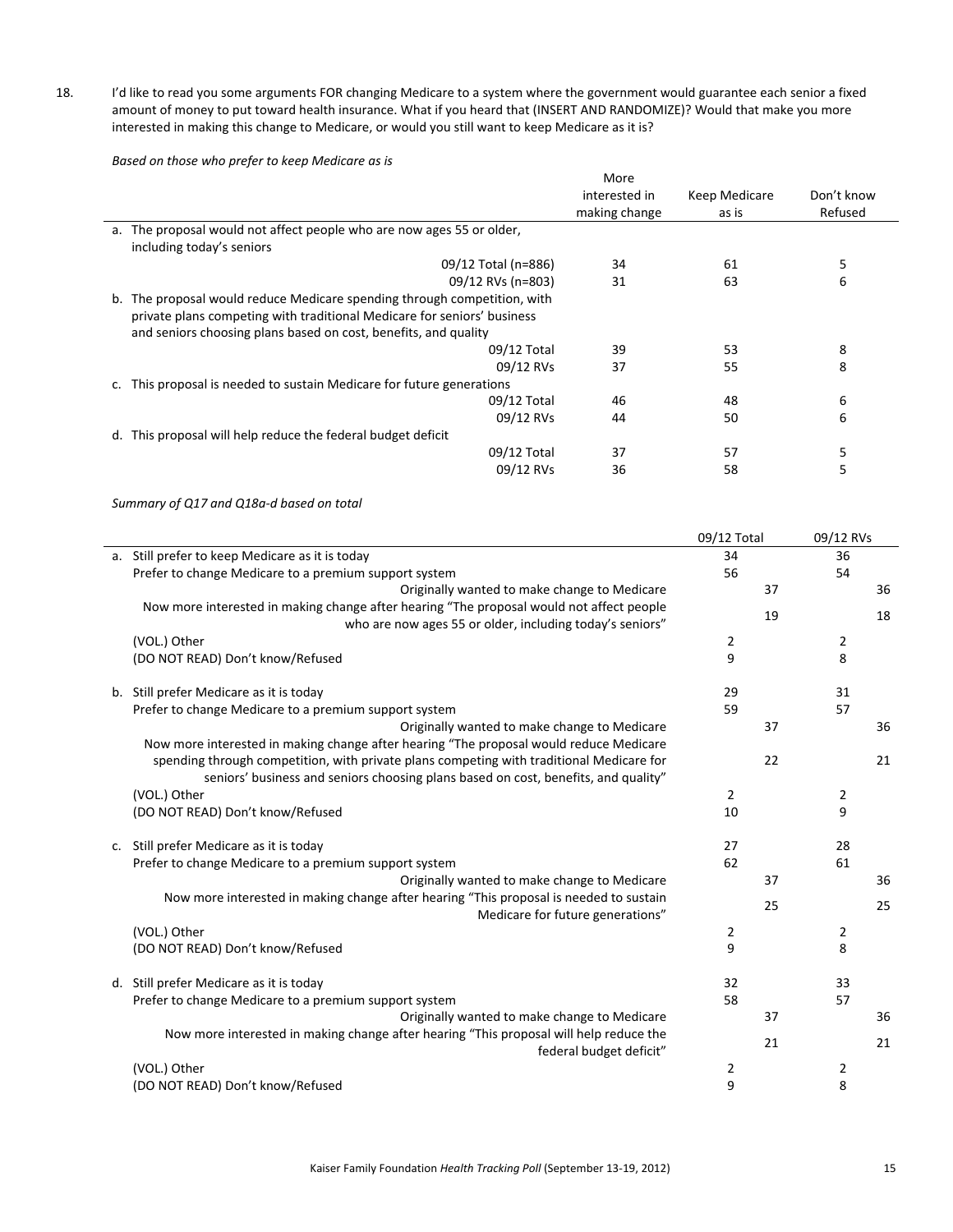19. I'd like to read you some arguments AGAINST changing Medicare to a system where the government would guarantee each senior a fixed amount of money to put toward health insurance. What if you heard that (INSERT AND RANDOMIZE)? Would that make you less interested in making this change to Medicare, or would you still want to make this change to Medicare? *{new}*

*Based on those who prefer to change Medicare to premium support system*

|    | <u>adood on those mno projecto endinge medicale to premium odpport ofotom </u> |               |               |            |
|----|--------------------------------------------------------------------------------|---------------|---------------|------------|
|    |                                                                                | Less          | Still want to |            |
|    |                                                                                | interested in | change        | Don't know |
|    |                                                                                | making change | Medicare      | Refused    |
|    | a. Under this proposal, traditional Medicare as we know it will no longer      |               |               |            |
|    | exist                                                                          |               |               |            |
|    | 09/12 Total (n=525)                                                            | 37            | 56            |            |
|    | 09/12 RVs (n=458)                                                              | 37            | 56            | 7          |
| b. | The proposed change will save the federal government money by shifting         |               |               |            |
|    | costs onto seniors                                                             |               |               |            |
|    | 09/12 Total                                                                    | 51            | 42            | 6          |
|    | 09/12 RVs                                                                      | 54            | 39            | 7          |
|    | The proposal will turn Medicare into a voucher program                         |               |               |            |
|    | 09/12 Total                                                                    | 40            | 51            | 10         |
|    | 09/12 RVs                                                                      | 40            | 51            | 9          |
| d. | The proposal gives the insurance industry too much influence over              |               |               |            |
|    | seniors' health care                                                           |               |               |            |
|    | 09/12 Total                                                                    | 50            | 43            | 6          |
|    | 09/12 RVs                                                                      | 54            | 41            | 5          |
|    |                                                                                |               |               |            |

*Summary of Q17 and Q19a‐d based on total*

|    |                                                                                                                                                   | 09/12 Total    | 09/12 RVs      |
|----|---------------------------------------------------------------------------------------------------------------------------------------------------|----------------|----------------|
|    | a. Prefer to keep Medicare as it is today                                                                                                         | 69             | 70             |
|    | Originally wanted to keep Medicare as is                                                                                                          | 55             | 57             |
|    | Now less interested in making change after hearing "Under this proposal, traditional                                                              | 14             | 13             |
|    | Medicare as we know it will no longer exist"                                                                                                      |                |                |
|    | Still prefer to change Medicare to a premium support system                                                                                       | 21             | 20             |
|    | (VOL.) Other                                                                                                                                      | $\overline{2}$ | $\overline{2}$ |
|    | (DO NOT READ) Don't know/Refused                                                                                                                  | 9              | 8              |
|    | b. Prefer to keep Medicare as it is today                                                                                                         | 74             | 77             |
|    | Originally wanted to keep Medicare as is                                                                                                          | 55             | 57             |
|    | Now less interested in making change after hearing "The proposed change will save the<br>federal government money by shifting costs onto seniors" | 19             | 20             |
|    | Still prefer to change Medicare to a premium support system                                                                                       | 16             | 14             |
|    | (VOL.) Other                                                                                                                                      | $\overline{2}$ | $\overline{2}$ |
|    | (DO NOT READ) Don't know/Refused                                                                                                                  | 8              | $\overline{7}$ |
| C. | Prefer to keep Medicare as it is today                                                                                                            | 70             | 72             |
|    | Originally wanted to keep Medicare as is                                                                                                          | 55             | 57             |
|    | Now less interested in making change after hearing "The proposal will turn Medicare into a<br>voucher program"                                    | 15             | 15             |
|    | Still prefer to change Medicare to a premium support system                                                                                       | 19             | 18             |
|    | (VOL.) Other                                                                                                                                      | $\overline{2}$ | $\overline{2}$ |
|    | (DO NOT READ) Don't know/Refused                                                                                                                  | 10             | 8              |
|    | d. Prefer to keep Medicare as it is today                                                                                                         | 74             | 76             |
|    | Originally wanted to keep Medicare as is                                                                                                          | 55             | 57             |
|    | Now less interested in making change after hearing "The proposal gives the insurance                                                              |                |                |
|    | industry too much influence over seniors' health care"                                                                                            | 19             | 19             |
|    | Still prefer to change Medicare to a premium support system                                                                                       | 16             | 15             |
|    | (VOL.) Other                                                                                                                                      | $\overline{2}$ | 2              |
|    | (DO NOT READ) Don't know/Refused                                                                                                                  | 8              | $\overline{7}$ |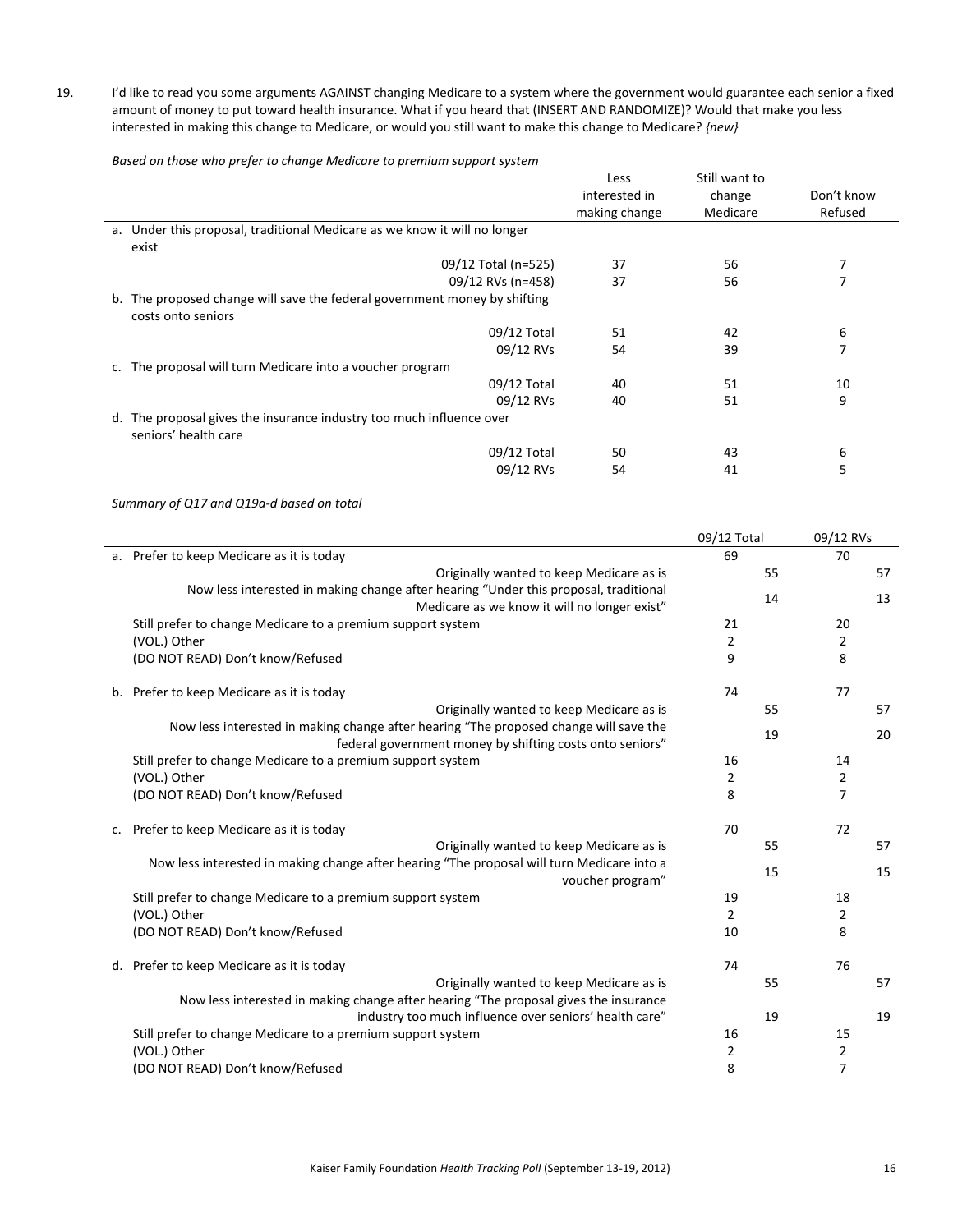20. Thinking about proposals to change the Medicare program, how familiar are you with the term (INSERT AND RANDOMIZE)? Do you know what this term means, have you heard of it, but are not sure what it means, or have you never heard of the term (INSERT) when it comes to Medicare?

|                         |             |            | Heard but  |       |                |
|-------------------------|-------------|------------|------------|-------|----------------|
|                         |             | Know what  | not sure   | Never | Don't know/    |
|                         |             | term means | of meaning | heard | Refused        |
| a. Premium support      |             |            |            |       |                |
|                         | 09/12 Total | 21         | 31         | 45    | 3              |
|                         | 09/12 RVs   | 23         | 32         | 42    | 3              |
|                         | 02/12 Total | 10         | 27         | 63    | $\mathbf{1}$   |
|                         | 04/11 Total | 12         | 28         | 58    | $\overline{2}$ |
| b. Voucher              |             |            |            |       |                |
|                         | 09/12 Total | 50         | 27         | 20    | 3              |
|                         | 09/12 RVs   | 54         | 28         | 15    | 3              |
|                         | 02/12 Total | 27         | 37         | 34    | $\overline{2}$ |
|                         | 04/11 Total | 30         | 36         | 32    | $\overline{2}$ |
| c. Privatization        |             |            |            |       |                |
|                         | 09/12 Total | 48         | 28         | 21    | 3              |
|                         | 09/12 RVs   | 53         | 27         | 18    | $\overline{2}$ |
| d. Defined contribution |             |            |            |       |                |
|                         | 09/12 Total | 23         | 30         | 43    | 4              |
|                         | 09/12 RVs   | 26         | 30         | 41    | 3              |

21/22. [IF HEARD OF TERM OR KNOW WHAT IT MEANS: And still thinking in the context of Medicare, do you have/IF NEVER HEARD OF TERM OR DON'T KNOW: Even though you're not familiar with this term in the context of Medicare, would you say you have] a positive or negative reaction to the term (INSERT ITEM FROM Q20)? (If positive/negative: Is that very positive/negative, or somewhat positive/negative?)

|                         | Very<br>positive | Somewhat<br>positive | Somewhat<br>negative | Very<br>negative | (Vol.)<br>Neutral | Don't know/<br>Refused |
|-------------------------|------------------|----------------------|----------------------|------------------|-------------------|------------------------|
| a. Premium support      |                  |                      |                      |                  |                   |                        |
| 09/12 Total             | 8                | 31                   | 20                   | 9                | 14                | 18                     |
| 09/12 RVs               | 9                | 31                   | 20                   | 9                | 13                | 18                     |
| 02/12 Total             | 7                | 28                   | 17                   | 8                | 22                | 17                     |
| 04/11 Total             | 7                | 24                   | 16                   | 8                | 25                | 21                     |
| b. Voucher              |                  |                      |                      |                  |                   |                        |
| 09/12 Total             | 9                | 25                   | 24                   | 20               | 11                | 11                     |
| 09/12 RVs               | 9                | 25                   | 24                   | 23               | 10                | 9                      |
| 02/12 Total             | 8                | 27                   | 22                   | 14               | 18                | 12                     |
| 04/11 Total             | 10               | 23                   | 19                   | 12               | 22                | 14                     |
| c. Privatization        |                  |                      |                      |                  |                   |                        |
| 09/12 Total             | 10               | 20                   | 25                   | 26               | 9                 | 11                     |
| 09/12 RVs               | 11               | 19                   | 24                   | 28               | 8                 | 9                      |
| d. Defined contribution |                  |                      |                      |                  |                   |                        |
| 09/12 Total             | 7                | 24                   | 24                   | 11               | 14                | 21                     |
| 09/12 RVs               | 7                | 23                   | 24                   | 11               | 14                | 20                     |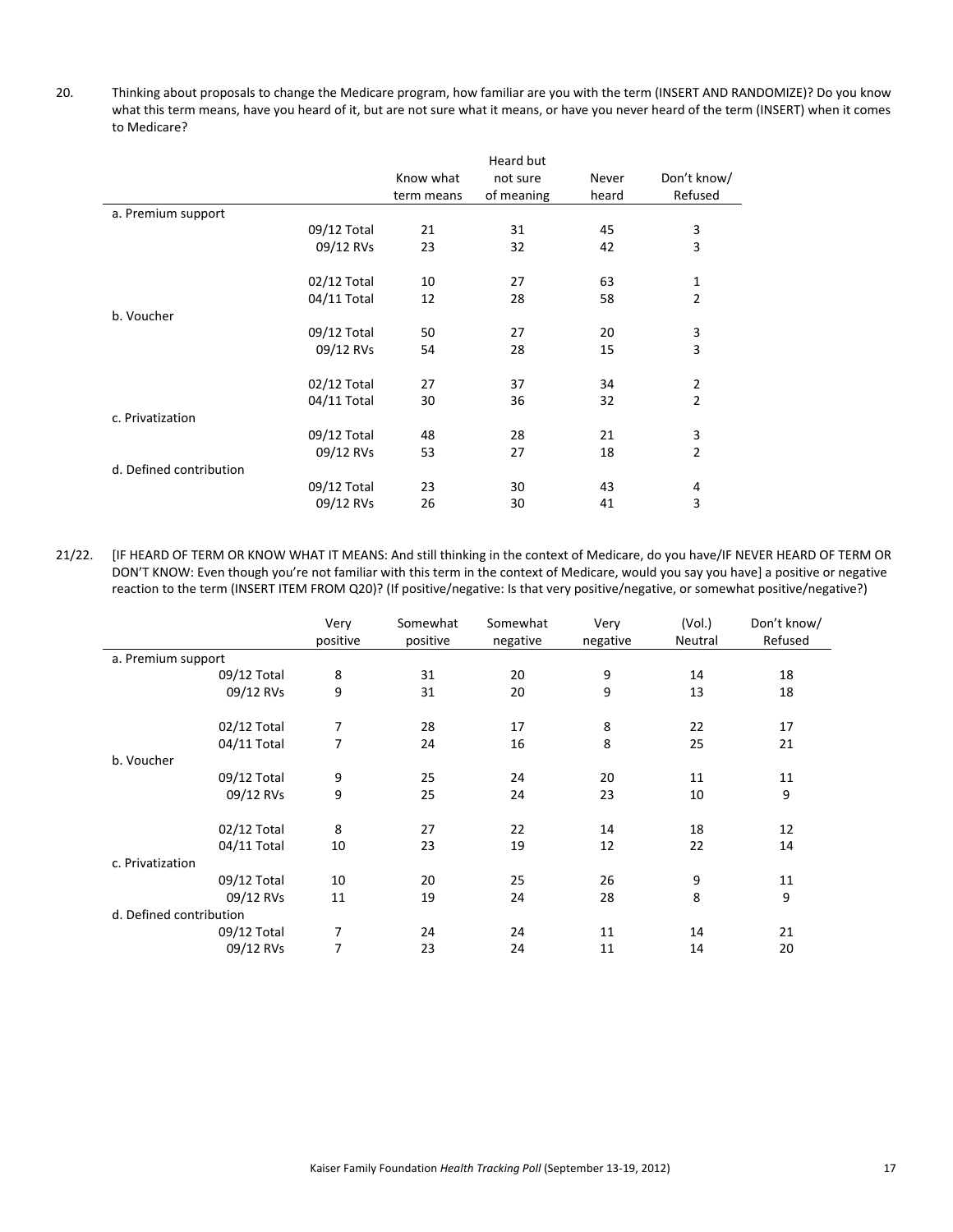#### **DEMOGRAPHICS**

Finally, I have just a few questions we will use to describe the people who took part in our survey…

| D1. | Record respondent's sex |    |  |  |
|-----|-------------------------|----|--|--|
|     | Male                    | 49 |  |  |
|     | Female                  | 51 |  |  |

D4. Are you, yourself, now covered by any form of health insurance or health plan or do you not have health insurance at this time? (READ IF NECESSARY: A health plan would include any private insurance plan through your employer or a plan that you purchased yourself, as well as a government program like Medicare or [Medicaid/Medi‐CAL])?

| Covered by health insurance     | 79 |
|---------------------------------|----|
| Not covered by health insurance | 19 |
| Don't know/Refused              |    |

D4a. Which of the following is your MAIN source of health insurance coverage? Is it a plan through your or your spouse's employer, a plan you purchased yourself, are you covered by Medicare or (Medicaid/Medi‐CAL), some other government program, or do you get your health insurance from somewhere else?

*Based on those who are insured (n=1,329)*

| Plan through your/your spouse's employer       | 55             |
|------------------------------------------------|----------------|
| Plan you purchased yourself                    | 10             |
| Medicare                                       | 18             |
| Medicaid/Medi-CAL                              | 6              |
| Some other government program                  | 5              |
| Somewhere else (SPECIFY)                       | $\overline{2}$ |
| Plan through your parents/mother/father (VOL.) | 4              |
| Don't know/Refused                             | 1              |
| Summary D4 and D4a based on total              |                |
| Covered by health insurance                    | 79             |
| Employer or spouse's employer                  | 44             |
| Self-purchased plan                            | 8              |
| Medicare                                       | 15             |
| Medicaid/Medi-CAL                              | 4              |
| Other government program                       | 4              |
| Somewhere else                                 | 2              |
| Plan through parents/mother/father (VOL.)      | 3              |
| Don't know/Refused                             | $\ast$         |
| Not covered by health insurance                | 19             |
| Don't know/Refused                             | 1              |

- D5. What is your age? (RECORD EXACT AGE AS TWO-DIGIT CODE.)
- D6. (ASK IF DON'T KNOW OR REFUSED AGE) Could you please tell me if you are between the ages of (READ LIST)…?

| 18-29              | 20 |
|--------------------|----|
| 30-49              | 34 |
| 50-64              | 27 |
| 65 and older       | 18 |
| Don't know/Refused |    |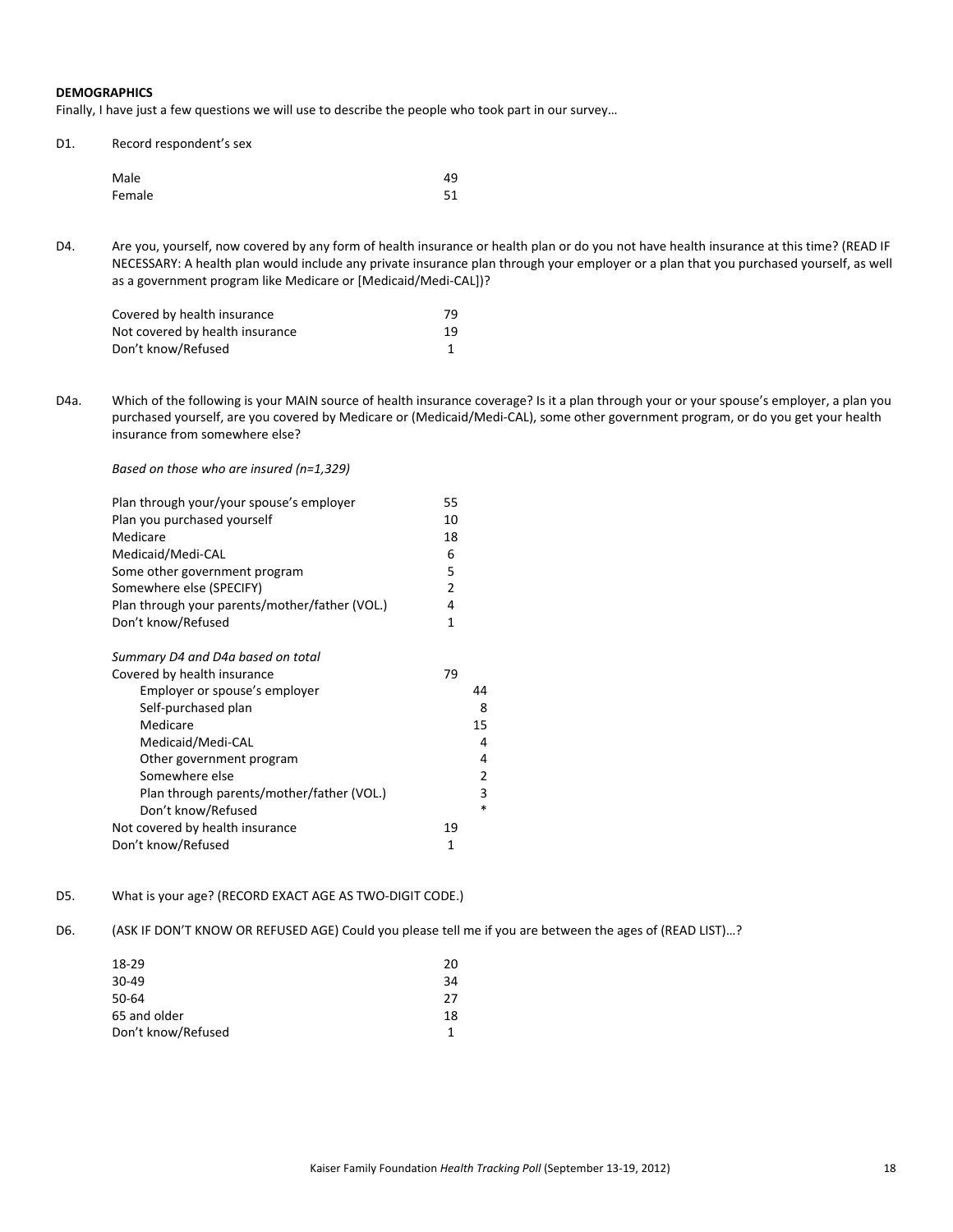D8. In politics today, do you consider yourself a [ROTATE: Republican, Democrat/Democrat, Republican], an Independent, or what?

| Republican                                   | 24 |
|----------------------------------------------|----|
| Democrat                                     | 34 |
| Independent                                  | 33 |
| Or what/Other/None/No preference/Other party | 4  |
| Don't know/Refused                           |    |

D8a. Do you LEAN more towards the [ROTATE: Republican Party or the Democratic Party/Democratic Party or the Republican Party]? (ROTATE OPTIONS IN SAME ORDER AS D8)

| Summary D8 and D8a based on total |    |
|-----------------------------------|----|
| Republican/Lean Republican        | 36 |
| Democrat/Lean Democratic          | 48 |
| Other/Don't lean/Don't know       | 17 |
|                                   |    |
| Five-Point Party ID               |    |
| Democrat                          | 34 |
| Independent Lean Democratic       | 13 |
| Independent/Don't lean            | 16 |
| Independent Lean Republican       | 12 |
| Republican                        | 24 |
| Undesignated                      |    |

D8e. Would you call yourself a strong (IF D8=2: Democrat/IF D8=1: Republican) or not a very strong (IF D8=2: Democrat/IF D8=1: Republican)?

| Summary of D8, D8a and D8e based on total |    |
|-------------------------------------------|----|
| <b>Strong Democrat</b>                    | 23 |
| Regular Democrat                          | 11 |
| <b>Independent Lean Democratic</b>        | 13 |
| Pure Independent                          | 16 |
| Independent Lean Republican               | 12 |
| Regular Republican                        | 10 |
| Strong Republican                         | 14 |
| Undesignated                              | 1  |
|                                           |    |

D8b. Would you say your views in most political matters are liberal, moderate or conservative?

| Liberal            | 23  |
|--------------------|-----|
| Moderate           | -37 |
| Conservative       | 34  |
| Don't know/Refused | h   |

D8c. Do you consider yourself to be a supporter of the Tea Party movement, or not?

| Yes, supporter of Tea Party movement      | 23 |
|-------------------------------------------|----|
| No, not a supporter of Tea Party movement | 66 |
| Don't know/Refused                        |    |

D9. Are you registered to vote at your present address, or not?

| Yes                | 82 |
|--------------------|----|
| No                 | 16 |
| Don't know/Refused |    |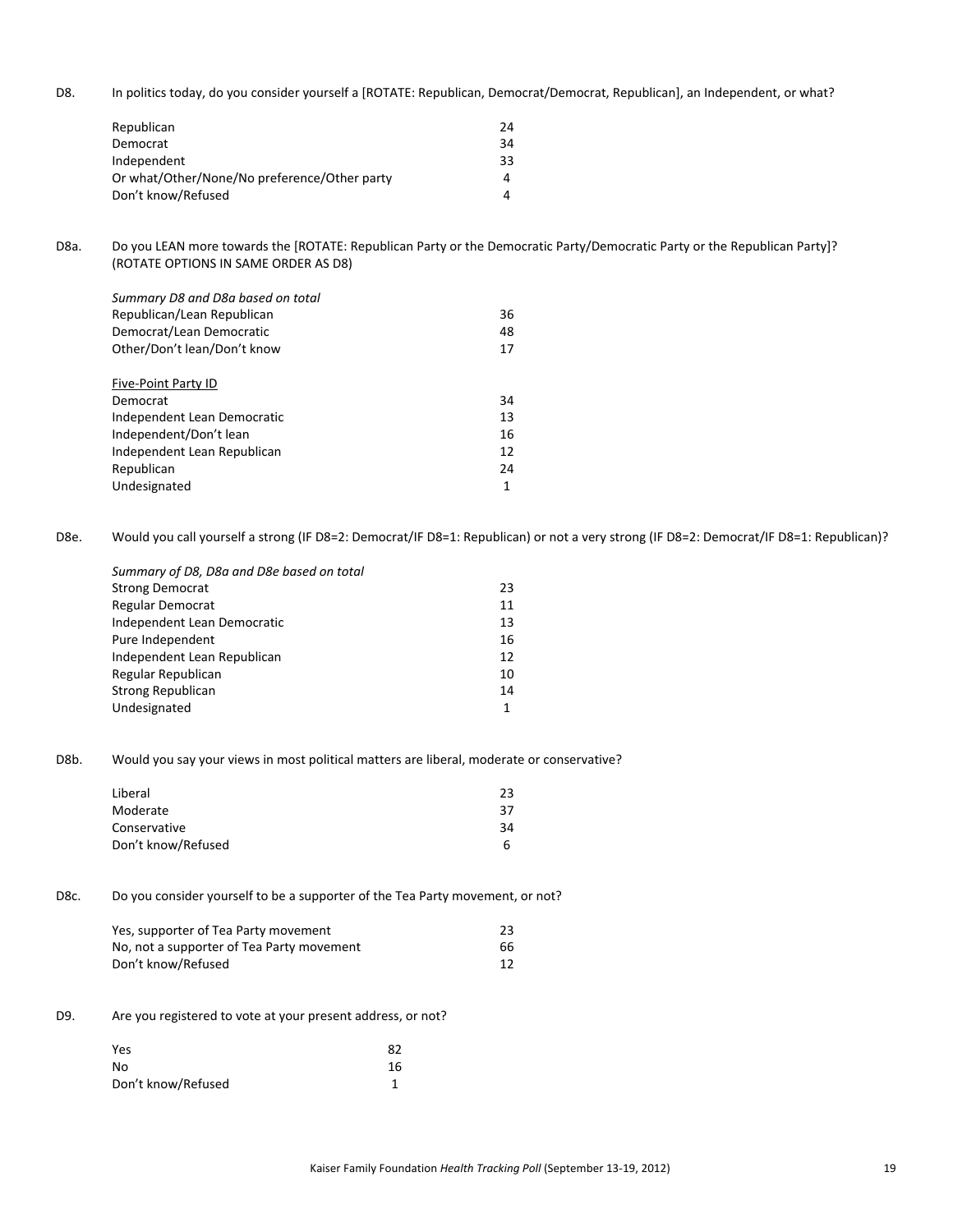D10. I'd like you to rate the chances that you will vote in the presidential election in November: Are you absolutely certain to vote, will you probably vote, are the chances 50‐50, or less than that?

*Based on registered voters (n=1,367)*

| Absolutely certain to vote        | 80 |
|-----------------------------------|----|
| Probably vote                     | 12 |
| Chances 50-50                     | 5  |
| Less than that                    | 1  |
| Don't think will vote (VOL.)      | 1  |
| *<br>Don't know/Refused           |    |
| Summary D9 and D10 based on total |    |
| Yes, registered to vote           | 82 |
| Absolutely certain to vote        | 66 |
| Probably vote                     | 10 |
| Chances 50-50                     | 4  |
| Less than that                    | 1  |
| Don't think will vote (VOL.)      | 1  |
| Don't know/Refused                | *  |
| No, not registered                | 16 |
| Don't know/Refused                | 1  |

D10b. Have you already decided which presidential candidate you will vote for in November, or have you not yet made up your mind?

| 64 |
|----|
| 29 |
|    |
|    |
|    |

D11. What is the LAST grade or class that you COMPLETED in school? (DO NOT READ)

| None, or grade 1-8                                                                                                        | 3  |
|---------------------------------------------------------------------------------------------------------------------------|----|
| High school incomplete (grades 9-11)                                                                                      | q  |
| High school graduate (grade 12 or GED certificate)                                                                        | 28 |
| Technical, trade or vocational school AFTER high school                                                                   | 6. |
| Some college, no four-year degree (includes associate degree)                                                             | 24 |
| College graduate (B.S., B.A., or other four-year degree)                                                                  | 18 |
| Post-graduate or professional schooling after college<br>(e.g., toward a Master's degree or Ph.D.; law or medical school) | 11 |
| Don't know/Refused                                                                                                        | 2  |

D12. Are you, yourself, of Hispanic or Latino background, such as Mexican, Puerto Rican, Cuban, or some other Spanish background?

D13. What is your race? Are you white, black, Asian or some other race? (IF RESPONDENT SAYS HISPANIC ASK: Do you consider yourself a white Hispanic or a black Hispanic?)

| White, non-Hispanic                     |    |
|-----------------------------------------|----|
| Total non-White                         | 30 |
| Black or African-American, non-Hispanic | 11 |
| <b>Hispanic</b>                         | 12 |
| Asian, non-Hispanic                     | 4  |
| Other/Mixed race, non-Hispanic          | 2  |
| Undesignated                            | 4  |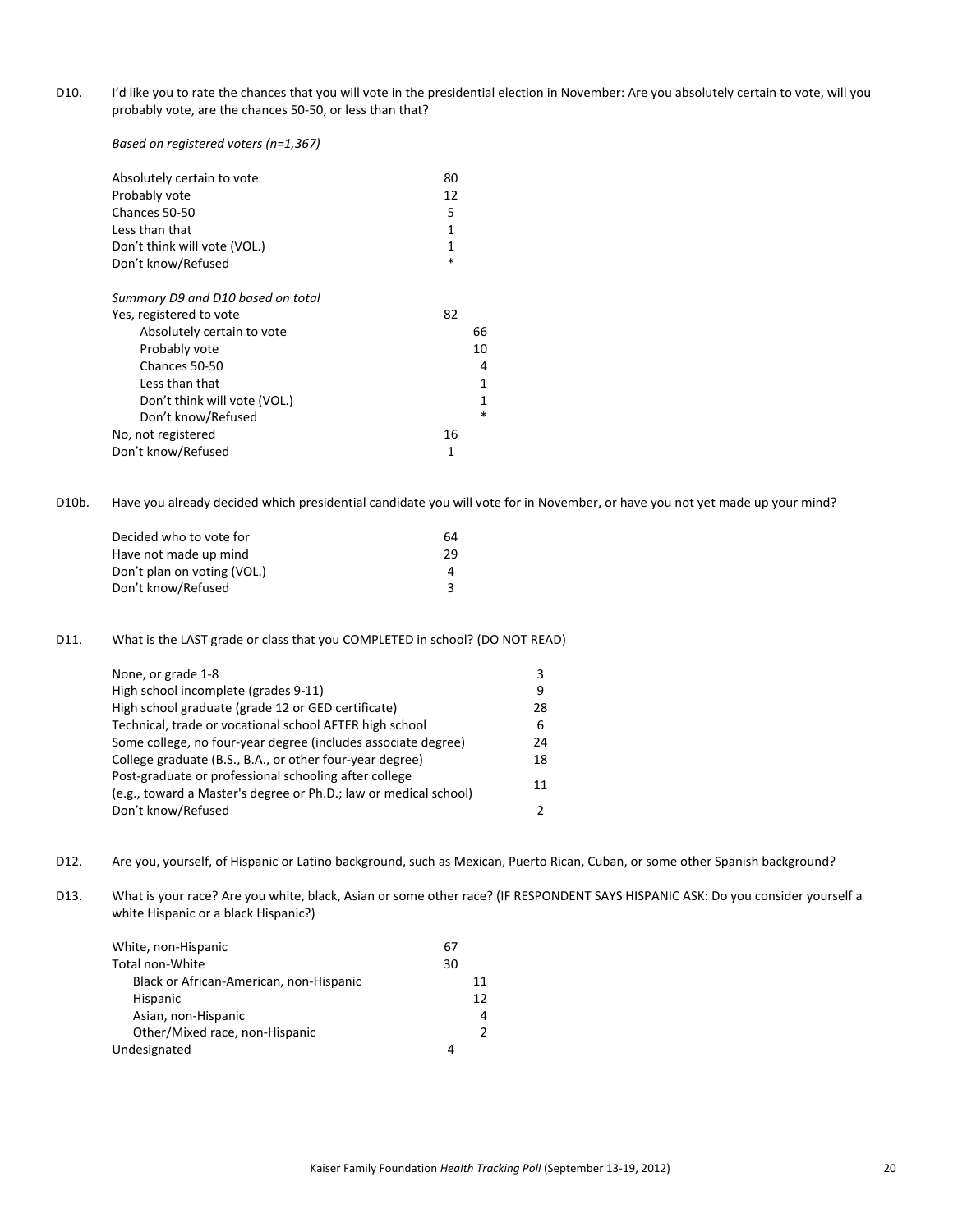D12a. Were you born in the United States, on the island of Puerto Rico, or in another country?

*Based on Hispanics (n=141)*

| U.S.               | 43 |
|--------------------|----|
| Puerto Rico        |    |
| Another country    | 50 |
| Don't know/Refused |    |

D14. Last year—that is, in 2011—what was your total family income from all sources, before taxes? Just stop me when I get to the right category. (READ)

| Less than $$20,000$             | 14 |
|---------------------------------|----|
| \$20,000 to less than \$30,000  | 10 |
| \$30,000 to less than \$40,000  | 11 |
| \$40,000 to less than \$50,000  | 10 |
| \$50,000 to less than \$75,000  | 16 |
| \$75,000 to less than \$90,000  | 7  |
| \$90,000 to less than \$100,000 | 4  |
| \$100,000 or more               | 13 |
| Don't know/Refused              | 14 |

END OF INTERVIEW: That's all the questions I have. Thanks for your time.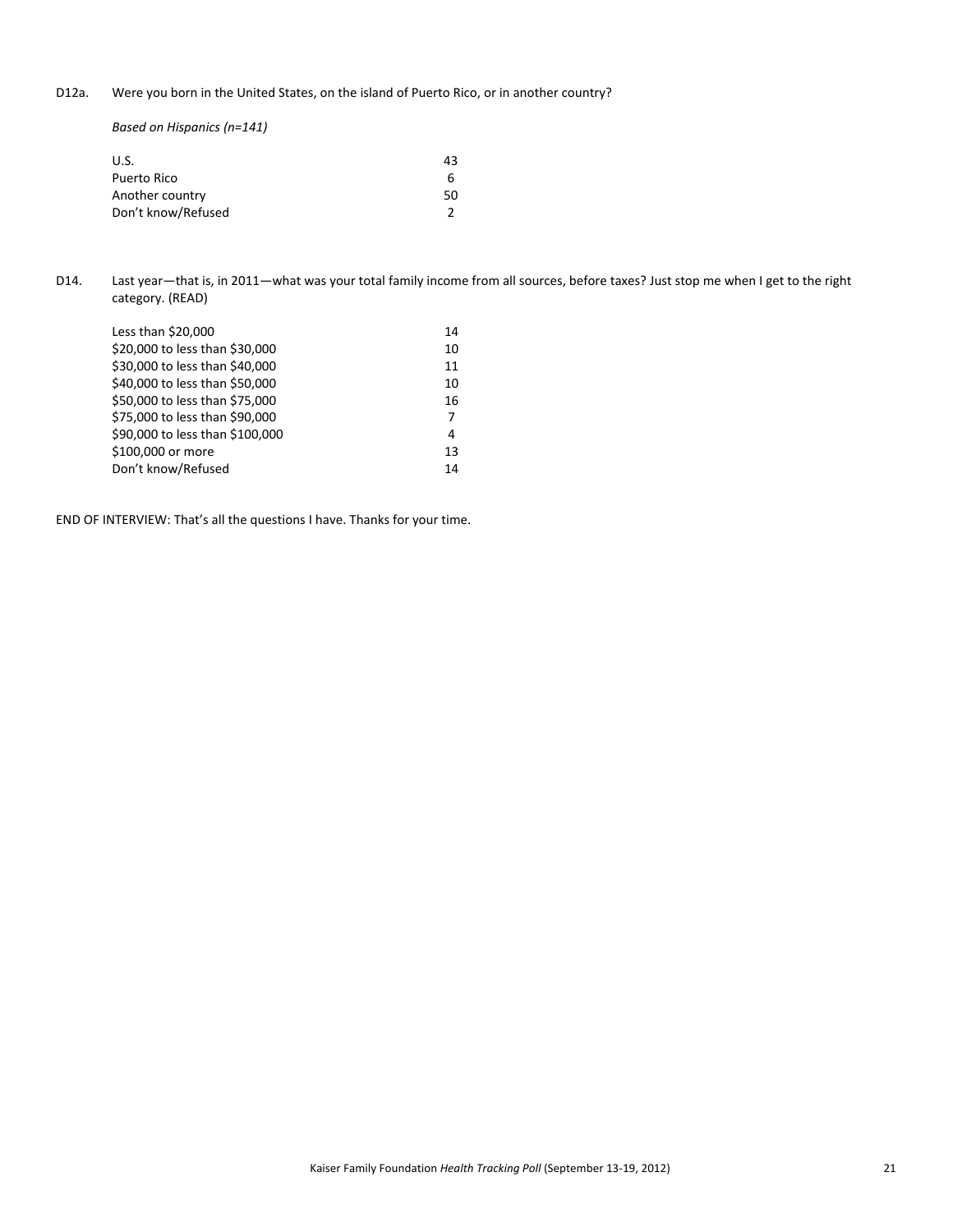| Trend Information: |                                                                                                                              |
|--------------------|------------------------------------------------------------------------------------------------------------------------------|
| 08/12:             | Kaiser Family Foundation Kaiser Health Tracking Poll (August 7-12, 2012)                                                     |
| 07-08/12:          | The Washington Post/Kaiser Family Foundation Dimensions of Partisanship Survey (July 25 – August 5, 2012)                    |
| 07/12:             | Kaiser Family Foundation Kaiser Health Tracking Poll: Early Reaction to Supreme Court Decision on the ACA (July 17-23, 2012) |
| 06/12:             | Kaiser Family Foundation Kaiser Health Tracking Poll (June 28-30, 2012)                                                      |
| 05/12:             | Kaiser Family Foundation Kaiser Health Tracking Poll (May 8-14, 2012)                                                        |
| 04/12:             | Kaiser Family Foundation Kaiser Health Tracking Poll (April 4-10, 2012)                                                      |
| 03/12:             | Kaiser Family Foundation Kaiser Health Tracking Poll (February 29 - March 5, 2012)                                           |
| 02/12:             | Kaiser Family Foundation Kaiser Health Tracking Poll (February 13-19, 2012)                                                  |
| 01/12:             | Kaiser Family Foundation Kaiser Health Tracking Poll (January 12-17, 2012)                                                   |
| 12/11:             | Kaiser Family Foundation Kaiser Health Tracking Poll (December 8-13, 2011)                                                   |
| 11/11:             | Kaiser Family Foundation Kaiser Health Tracking Poll (November 10-15, 2011)                                                  |
| 10/11:             | Kaiser Family Foundation Kaiser Health Tracking Poll (October 13-18, 2011)                                                   |
| 09/11:             | Kaiser Family Foundation Kaiser Health Tracking Poll (September 7-12, 2011)                                                  |
| 08/11:             | Kaiser Family Foundation Kaiser Health Tracking Poll (August 10-15, 2011)                                                    |
| 07/11:             | Kaiser Family Foundation Kaiser Health Tracking Poll (July 13-18, 2011)                                                      |
| 06/11              | Kaiser Family Foundation Kaiser Health Tracking Poll (June 9-14, 2011)                                                       |
| 05/11:             | Kaiser Family Foundation Kaiser Health Tracking Poll (May 12-17, 2011)                                                       |
| 04/11:             | Kaiser Family Foundation Kaiser Health Tracking Poll (April 7-12, 2011)                                                      |
| 03/11:             | Kaiser Family Foundation Kaiser Health Tracking Poll (March 8-13, 2011)                                                      |
| 02/11:             | Kaiser Family Foundation Kaiser Health Tracking Poll (February 8-13, 2011)                                                   |
| 01/11:             | Kaiser Family Foundation/Harvard School of Public Health The Public's Health Care Agenda for the 112th Congress (January 4-  |
|                    | 14, 2011)                                                                                                                    |
| 12/10:             | Kaiser Family Foundation Kaiser Health Tracking Poll (December 1-6, 2010)                                                    |
| 11/10:             | Kaiser Family Foundation Kaiser Health Tracking Poll (November 3-6, 2010)                                                    |
| 10/10:             | Kaiser Family Foundation Kaiser Health Tracking Poll (October 5-10, 2010)                                                    |
| 09/10:             | Kaiser Family Foundation Kaiser Health Tracking Poll (September 14-19, 2010)                                                 |
| 08/10:             | Kaiser Family Foundation Kaiser Health Tracking Poll (August 16-22, 2010)                                                    |
| 07/10:             | Kaiser Family Foundation Kaiser Health Tracking Poll (July 8-13, 2010)                                                       |
| 06/10:             | Kaiser Family Foundation Kaiser Health Tracking Poll (June 17-22, 2010)                                                      |
| 05/10:             | Kaiser Family Foundation Kaiser Health Tracking Poll (May 11-16, 2010)                                                       |
| 04/10:             | Kaiser Family Foundation Kaiser Health Tracking Poll (April 9-14, 2010)                                                      |
| 03/10:             | Kaiser Family Foundation Kaiser Health Tracking Poll (March 10-15, 2010)                                                     |
| 02/10:             | Kaiser Family Foundation Kaiser Health Tracking Poll (February 11-15, 2010)                                                  |
| 01/10:             | Kaiser Family Foundation Kaiser Health Tracking Poll (January 7-12, 2010)                                                    |
| 12/09:             | Kaiser Family Foundation Kaiser Health Tracking Poll (December 7-13, 2009)                                                   |
| 11/09:             | Kaiser Family Foundation Kaiser Health Tracking Poll (November 5-12, 2009)                                                   |
| 10/09:             | Kaiser Family Foundation Kaiser Health Tracking Poll (October 8-15, 2009)                                                    |
| 09/09:             | Kaiser Family Foundation Kaiser Health Tracking Poll (September 11-18, 2009)                                                 |
| 08/09:             | Kaiser Family Foundation Kaiser Health Tracking Poll (August 4-11, 2009)                                                     |
| 07/09:             | Kaiser Family Foundation Kaiser Health Tracking Poll (July 7-14, 2009)                                                       |
| 06/09:             | Kaiser Family Foundation Kaiser Health Tracking Poll (June 1-8, 2009)                                                        |
| 04/09:             | Kaiser Family Foundation Kaiser Health Tracking Poll (April 2-8, 2009)                                                       |
| 02/09:             | Kaiser Family Foundation Kaiser Health Tracking Poll (February 3-12, 2009)                                                   |